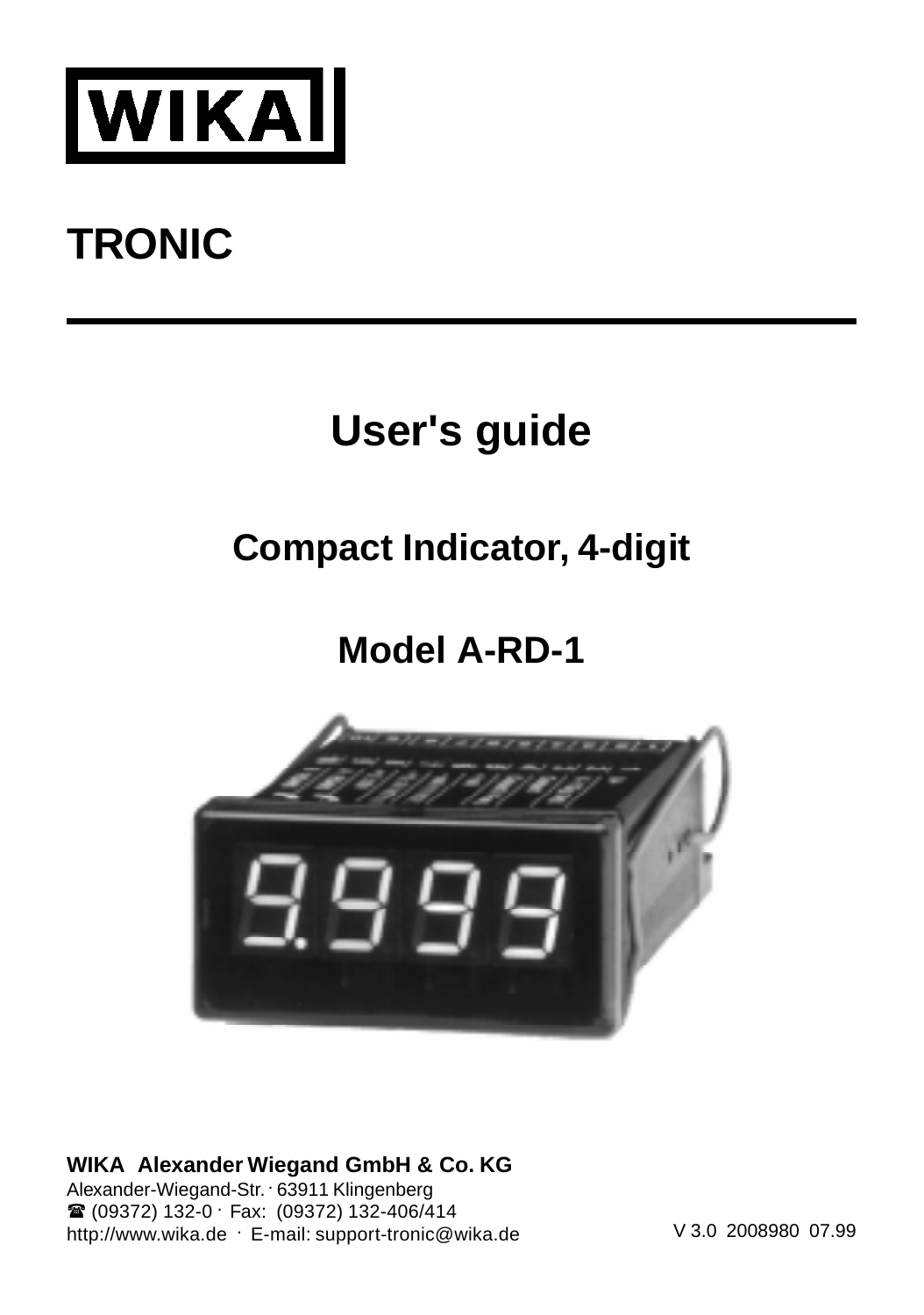## **I N D E X**

| 1.    |                                                                                |
|-------|--------------------------------------------------------------------------------|
| 2.    |                                                                                |
| 3.    |                                                                                |
| 3.1   |                                                                                |
| 3.2   |                                                                                |
| 3.3   |                                                                                |
| 3.3.1 |                                                                                |
| 3.3.2 |                                                                                |
| 3.3.3 | Wiring of a 0 to 1 (10) Volt measuring transducer in 3-wire technology  page 6 |
| 3.3.4 | Wiring of a 0 to 1 (10) Volt measuring transducer in 4-wire technology  page 6 |
| 3.3.5 |                                                                                |
| 3.3.6 |                                                                                |
| 3.3.7 |                                                                                |
| 3.4   |                                                                                |
| 3.5   |                                                                                |
| 4.    |                                                                                |
| 4.1   |                                                                                |
| 4.2   | Standard signals 0 to 20 mA, 4 to 20 mA, 0 to 1 Volt and 0 to 10 Volt  page 10 |
| 4.3   |                                                                                |
| 4.4   |                                                                                |
| 4.5   |                                                                                |
| 5.    |                                                                                |
| 5.1   |                                                                                |
| 5.2   |                                                                                |
| 5.3   |                                                                                |
| 5.4   |                                                                                |
| 6.    |                                                                                |
| 6.1   |                                                                                |
| 6.2   |                                                                                |
| 6.3   |                                                                                |
| 6.4   |                                                                                |
| 6.5   |                                                                                |
| 6.6   |                                                                                |
| 6.7   |                                                                                |
| 7.    |                                                                                |
| 7.1   |                                                                                |
| 7.2   |                                                                                |
| 8.    |                                                                                |
| 9.    |                                                                                |
| 10.   |                                                                                |
| 10.1  |                                                                                |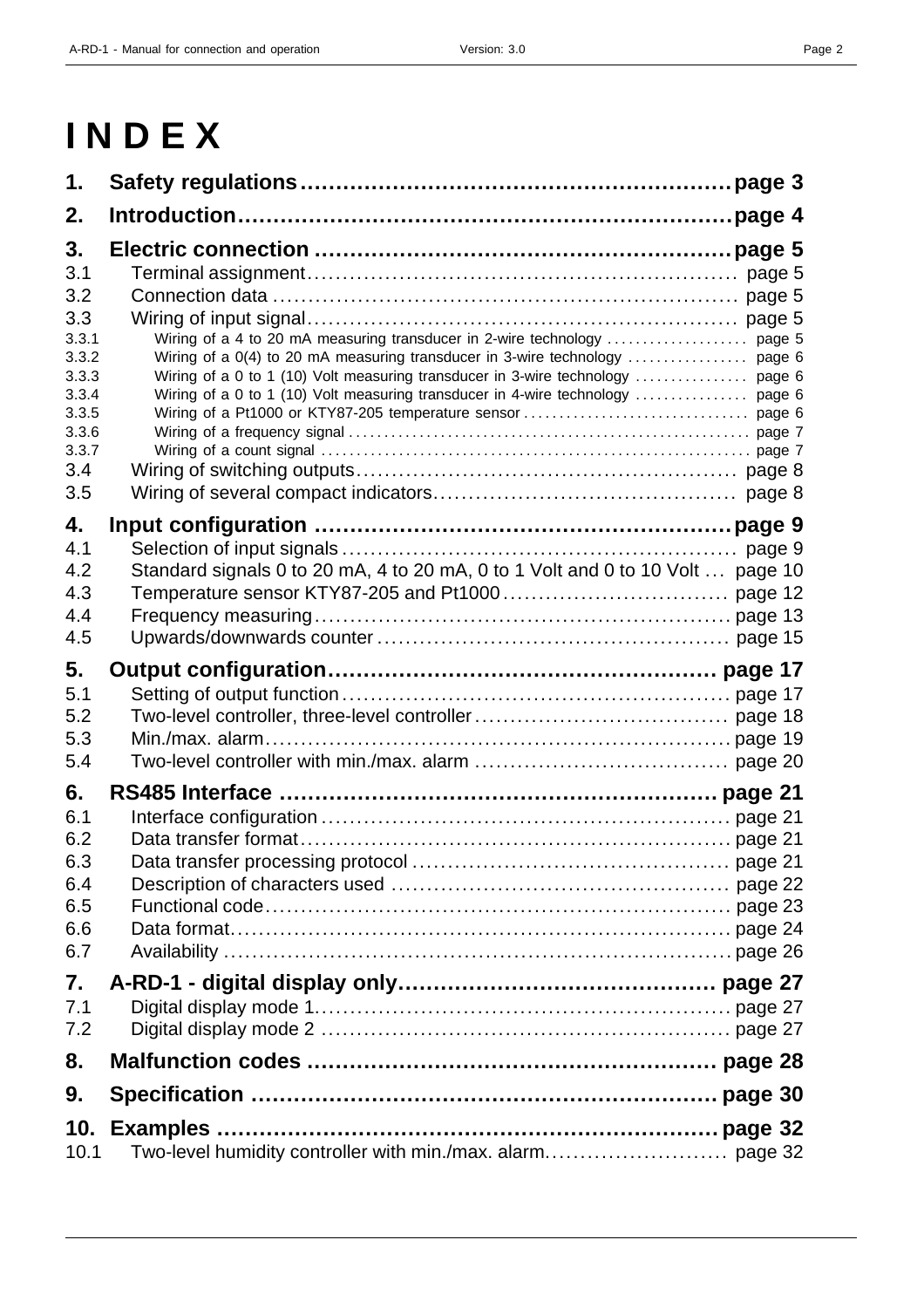## **1. Safety Regulations**

In order to exclude any risk whatsoever for the operator the following points have to be observed :

- a) Immediately switch off the unit in case of visible damage or obvious malfunctions.
- b) Make it a rule to always disconnect voltage source and unit befor opening it up. The entire unit and its connection have to be fingerproof after installation.
- c) Standard regulations for operation and safety for electrical, light and heavy current equipment have to be observed, with particular attention having to be paid to national safety regulations (e.g. VDE 0100).
- d) When connecting the unit to other units (e.g. PC) the interconnection has to be designed most thoroughly as internal connections in third-party units (e.g. connection GND

with protective earth) may lead to undesired voltage potentials.



**Attention:** When running electric devices, parts of these will always be highly energised. Unless the warnings are observed serious personal injuries or damage to property may result. Skilled personnel only should be allowed to work with this unit. For trouble-free and safe operation of the unit please ensure professional transport, storage, installation and connection as well as proper operation and maintenance.

### **Skilled personal**

are persons familiar with installation, connection, commissioning, and operation of the product and have professional qualification relating to their job.

For example:

- $\blacksquare$  Trainig or instruction and/or qualification to switch on/off, isolate, ground and mark electric circuits and devices/systems.
- Training or instruction according to the state of the art of safety technology to maintain and operate safety equipment.
- First-aid trainig.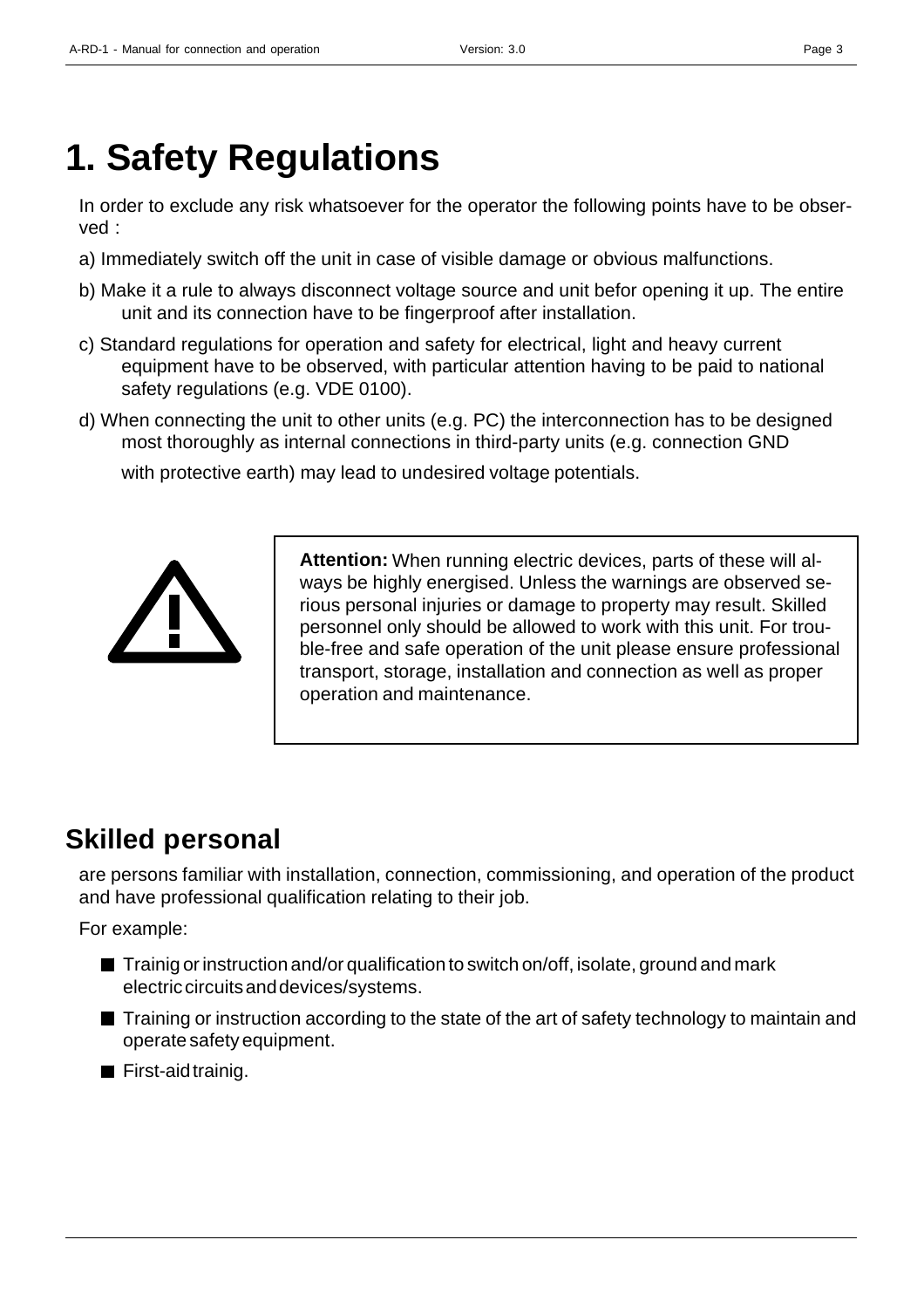## **2. Introduction**

Our compact indicator A-RD-1 is a microprocessor controlled display, supervision and control unit for universal applications.

There are connections for four standard signals (0 to 20 mA 4 to 20 mA, 0 to 1 Volt and 0 to 10 Volt), two temperature sensors (KTY87-205 and Pt1000), frequency measuring and counter functions.

In addition, two switching outputs are available, which can be configurated as two-level controller, three-level controller, two-level controller with min./max. alarm, common or individual min./max. alarm.

Furthermore, the unit is equipped with a standard RS485 interface, thus allowing communication with a host computer.

When leaving our factory the compact indicator has been subjected to various inspection tests and is completely calibrated.





button 1 button 2 button 3

#### **Before it can actually be used, the compact indicator will have to be configurated for customer's application.**



#### **Please proceed as follows:**

- connect compact indicator completely (see chapter 3 'Electric connection').
- $\blacksquare$  remove red front plate (see sketch).
- switch on supply voltage and wait for segment test to be completed.
- adjust compact indicator to the input signal required proceeding as per chapter 4 'Input configuration'.
- set compact indicator outputs according to the directions given in chapter 5 'Output configuration'.
- red front plate to be snapped back on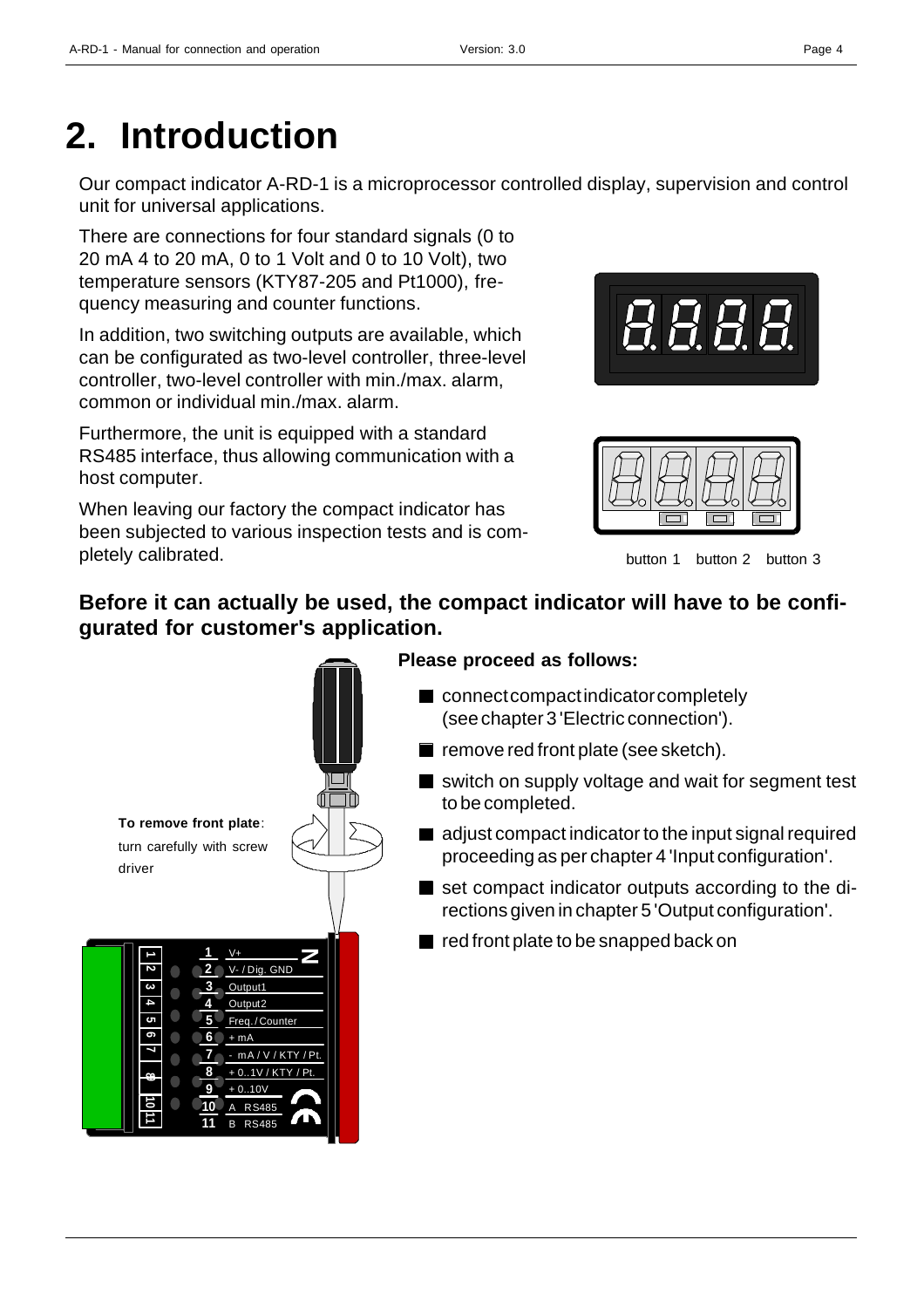## **3. Electric connection**

Wiring and commissioning of the unit must be carried out by trained personnel.

**Wrong wiring may lead to the destruction of the digital display, in which case we cannot assume any warranty.**

### **3.1. Terminal assignment**





*Note: the terminals 2 (Supply voltage -Uv/GND) and 7(Input GND) are internaly connected in the unit.*

### **3.2. Connection data**

|                         | between     | typ.             |                          | <b>Limitations</b> |                          | <b>Notes</b> |
|-------------------------|-------------|------------------|--------------------------|--------------------|--------------------------|--------------|
|                         | terminals   | min              | max                      | min                | max                      |              |
| Supply voltage          | and 2       | 9V               | <b>28V</b>               | 0V                 | 30V                      | DC voltage   |
| Switching output 1 a. 2 | 3a. 2, 4a.2 |                  | 30V<br>50 <sub>m</sub> A | 0V                 | 30V<br>50 <sub>m</sub> A | DC voltage   |
| Input mA                | 6 and 7     | 0 <sub>m</sub> A | 20mA                     | 0 <sub>m</sub> A   | 40mA                     |              |
| Input 0-1V              | 8 and 7     | 0V               | 1 <sub>V</sub>           | $-0.5V$            | 5V                       |              |
| Input 0-10V             | 9 and 7     | 0V               | 10V                      | $-1V$              | 30V                      |              |
| Frequency/counter input | 5 and 2     | < 0.8V           | >2.4V                    | $-0.5$             | 30 <sub>V</sub>          |              |

**Before connection of the unit, please make sure that the permissible voltage and current values will not be exceeded.**

### **3.3 Wiring of input signal**

**3.3.1 Wiring of a 4 to 20 mA measuring transducer in 2-wire technoloy**



with individual transmitter supply



without individual transmitter supply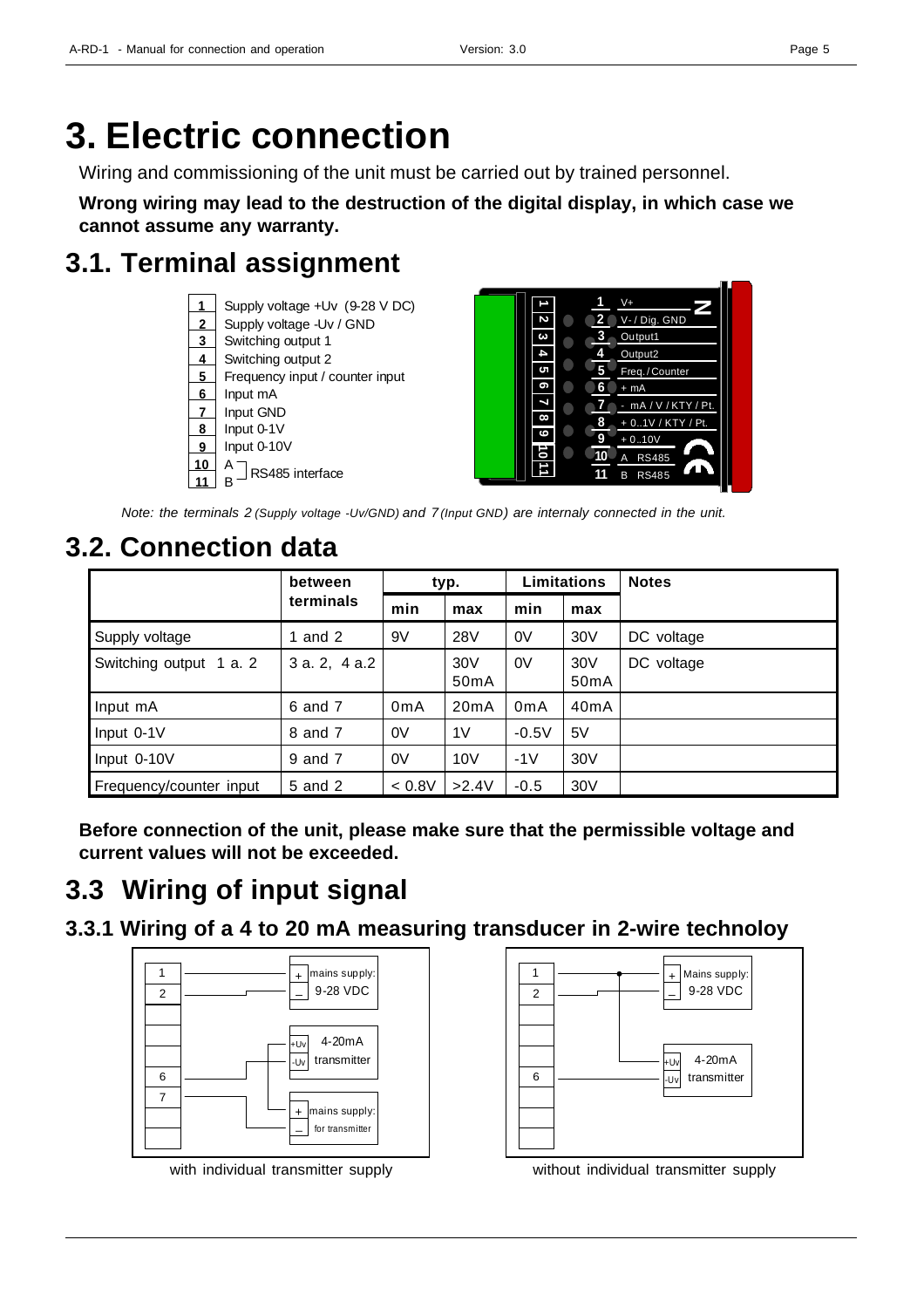#### **3.3.2. Wiring of a 0(4) to 20 mA measuring transducer in 3-wire technology**



with individual transmitter supply





### **3.3.3. Wiring of a 0 to 1 (10) Volt measuring transducer in 3-wire technology**



with individual transmitter supply without individual transmitter supply



### **3.3.4. Wiring of a 0 to 1 (10) Volt measuring transducer in 4-wire technology**





with individual transmitter supply without individual transmitter supply

#### **3.3.5. Wiring of a Pt1000 or KTY87-105 temperature sensor**



Pt1000 temperature sensor



KTY87-205 temperature sensor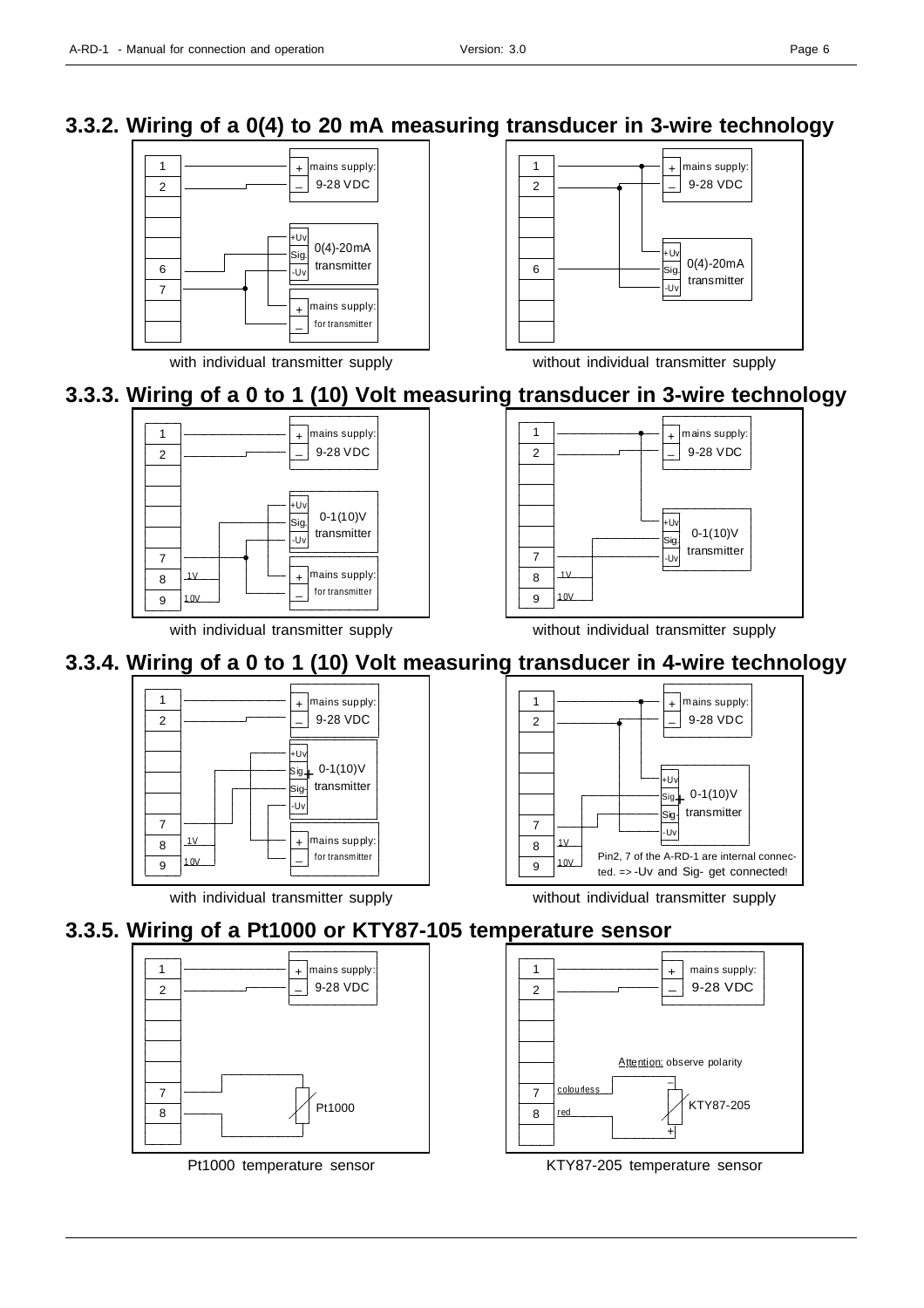#### **3.3.6. Wiring of a frequency signal**



with individual frequency generator supply



Connection of a transducer with open collector output

#### **3.3.7. Wiring of a counter signal**



Manual resetting with external button



Automatic resetting via output 1, additionally manual resetting with external button







Cascading of A-RD-1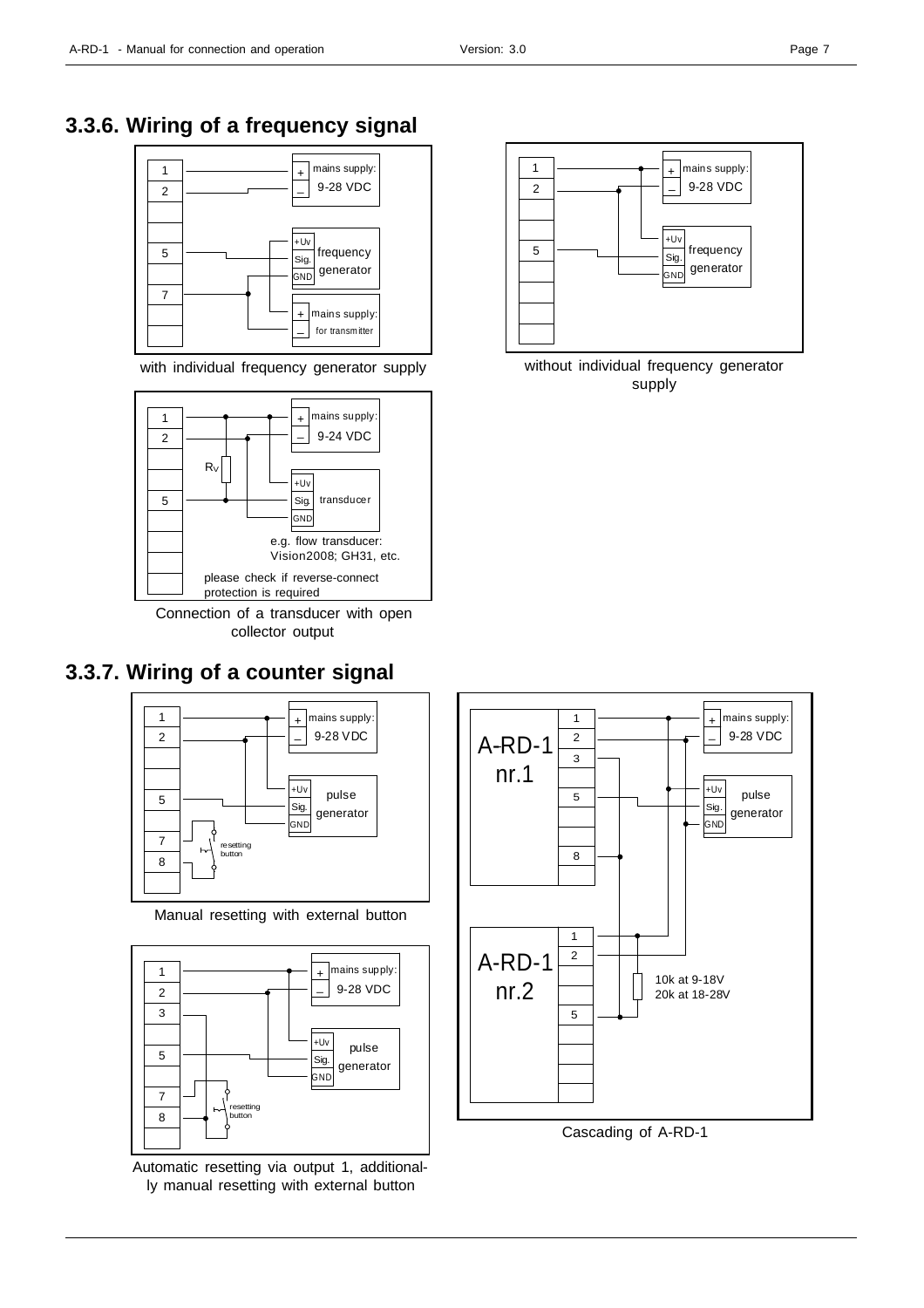Both switching outputs are designed as open collector transistor outputs. In the active mode the signal (switching output on) existing at the switching

output will be switched reversely to the negative pole of the supply voltage (connection 2).

#### **If an output is configurated for alarm, it will be 'on' as long as in idle state (no alarm). In case of an alarm condition being fulfilled, the output transistor will 'open'.**

Please note that the max. permissible voltage of 30 Volt and the max. switching current of 50 mA must not be exceeded (not even for a short time).

Especially when switching inductive loads (e.g. relays, coils etc,) protective arrangements to limit voltage peaks have to be taken.

When switching large capacitive loads the making current will have to be limited to the permissible amperage by connecting a series resistor or a current limiter. The same applies to incandescent lamps, whose making current is also quite high due to their low cold resistance.

### **3.5 Wiring of several A-RD-1**

Input and outputs as well as the RS485 interface are **not** electrically isolated. If several A-RD-1 will be interconnected you have to make sure to avoid accidental energization.

### **Make sure to observe the following points :**

- If several A-RD-1 are supplied by one supply voltage source, the sensors, measuring transducers etc. have to be electrically isolated.
- $\blacksquare$  If the sensors, measuring transducers etc. cannot be electrically isolated, the digital display will have to be operated with electrically isolated supply voltage sources. Please note, that an electric connection may also be created via the media to be measured (e.g. pH-electrode and conductivity electrode in liquid).
- If the A-RD-1 units are connected via the RS485 interface, the sensors, measuring transducers etc. will have to be electrically isolated. If the compact indicators are supplied from one voltage source, the accidental energization (-Uv to -Uv) must not exceed 1 Volt.



Connection of audible piezo alarm and lamp





+ \_ Relay1

+ \_ Relay2 +  $\overline{a}$ 

mains supply: 9-28 VDC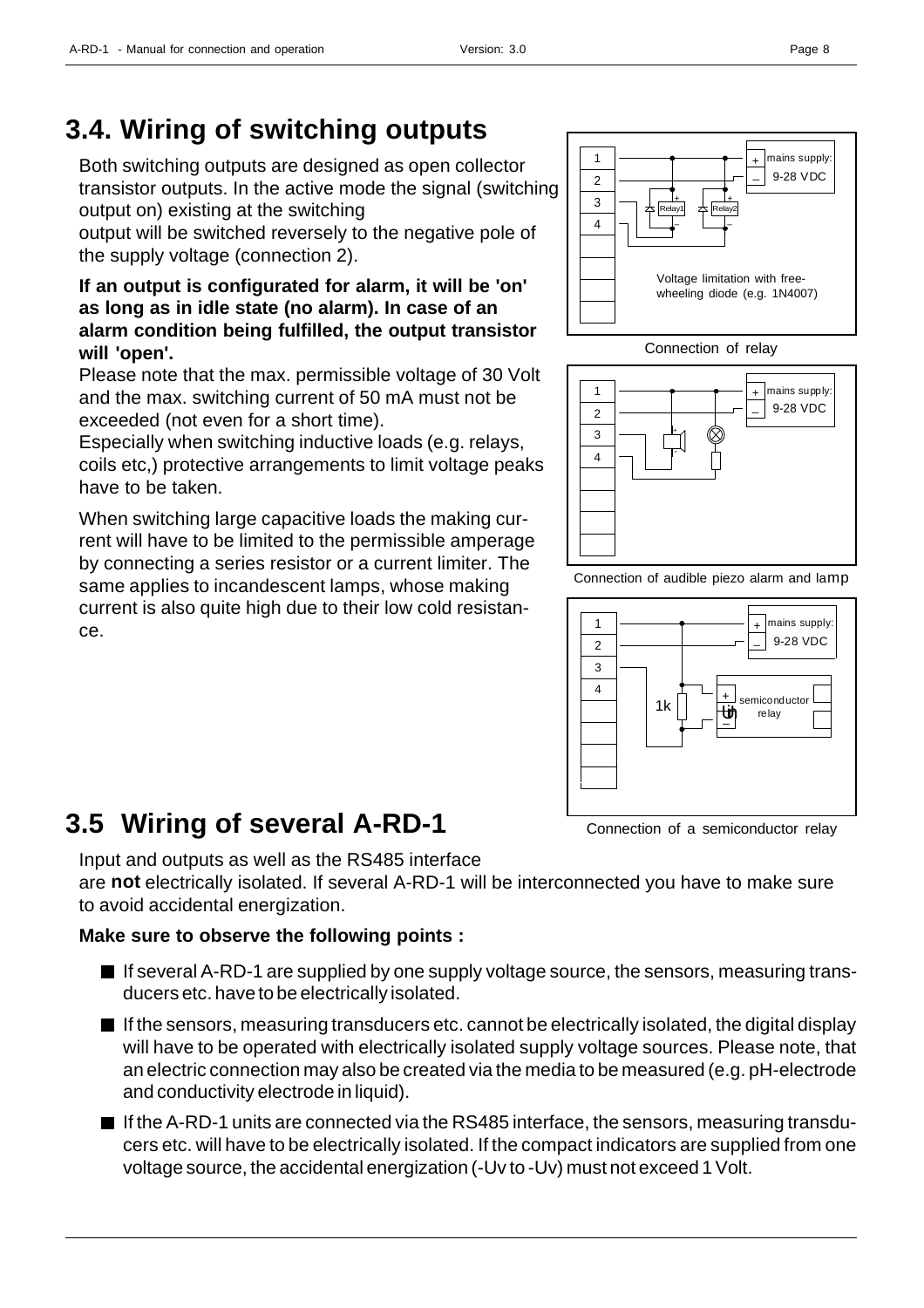### **4.1 Selection of input signal**

- Commission digital display and wait for segment test to be completed.
- Press button 3 (e.g. using small screw driver). INP ('INPUT') will be displayed.
- Select input signal by pressing button 1 or button 2 (left-hand respectively centre button).

| <b>Display</b> | Input signal                                             | Also refer to chapter |
|----------------|----------------------------------------------------------|-----------------------|
|                | 0 to 20mA                                                | 4.2                   |
|                | 4 to 20mA                                                | 4.2                   |
|                | 0 to 1 Volt                                              | 4.2                   |
|                | 0 to 10 Volt                                             | 4.2                   |
|                | KTY87-205 temperature sensor                             | 4.3                   |
|                | Pt1000 - temperature sensor                              | 4.3                   |
|                | frequency                                                | 4.4                   |
|                | upwards counter                                          | 4.5                   |
|                | downwards counter                                        | 4.5                   |
|                | digital display mode 1<br>(only selectable by interface) | 7.1                   |
|                | digital display mode 2<br>(only selectable by interface) | 7.2                   |

■ Acknowledge signal selected by pressing button 3. Display shows INP again.

Depending on the input signal selected, additional inputs will be required. Please proceed as per the instructions given in

|  | chapter 4.2 for $\,0\,$ to 20 mA, 4 to 20 mA, 0 to 1 Volt or 0 to 10 Volt; |
|--|----------------------------------------------------------------------------|
|  | chapter 4.3 for KTY87 or Pt1000;                                           |
|  | chapter 4.4 for frequency and                                              |
|  | chapter 4.5 for upwards or downwards counter.                              |
|  |                                                                            |

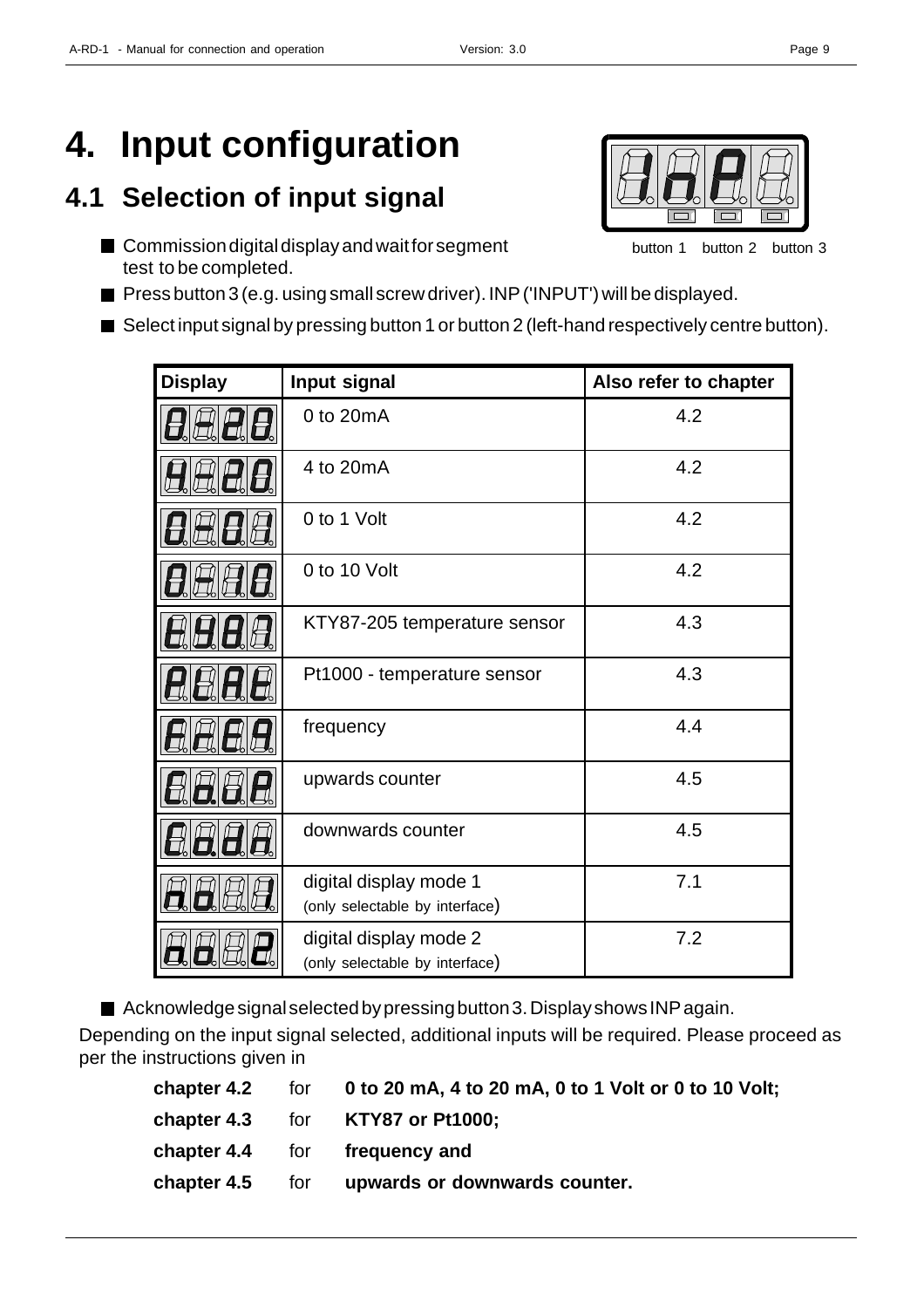#### **4.2. Standard signals 0 to 20 mA, 4 to 20 mA, 0 to 1 Volt and 0 to 10 Volt**

This chapter describes the configuration for standard signals. The following instructions are based on the assumption that an input signal, ie 0 to 20 mA, 4 to 20 mA, 0 to 1 Volt or 0 to 10 Volt has been selected according to the directions given in

chapter 4.1. The display shows INP.

- $\blacksquare$  Press button 3, display shows dP (decimal point).
- $\blacksquare$  Select desired place for decimal point by pressing buttons 1 and 2

| <b>Display</b> | Number of places after decimal point | <b>Example</b> |
|----------------|--------------------------------------|----------------|
|                |                                      |                |
|                |                                      |                |
|                | 2                                    |                |
|                | 3                                    |                |

- Acknowledge position of decimal point by pressing button 3. Display shows dP again.
- $\blacksquare$  After pressing button 3 again, the display will show the input signal set (0 to 20, 4 to 20, 0 to 1 or 0 to 10) with the left-hand figure flashing.



■ Use buttons 1 and 2 to enter the value to be displayed for an input signal of 0 mA, 4 mA or respectively 0 Volt.

*Rolling function: Buttons 1 and 2 are equipped with a rolling function for entering values. Short pressing of the buttons increases (button 1) respectively decreases (button 2) value by one digit. After pressing of the buttons (>1s) for an extended time the values start counting up or downwards, with the counting speed being increased after 8 s.*

- Acknowledge value displayed by pressing button 3. The display will show the input signal again.
- Switch over to next parameter by pressing button 3 once again. The display will continue showing the input signal selected with both right-hand figures flashing.



- Via buttons 1 and 2 you may now enter the value to be displayed on the A-RD-1 for either one of the following input signals: 20 mA, 1 Volt or 10 Volt.
- $\blacksquare$  Acknowledge value set by pressing button 3. The display will show the input signal again.



button1 button 2 button 3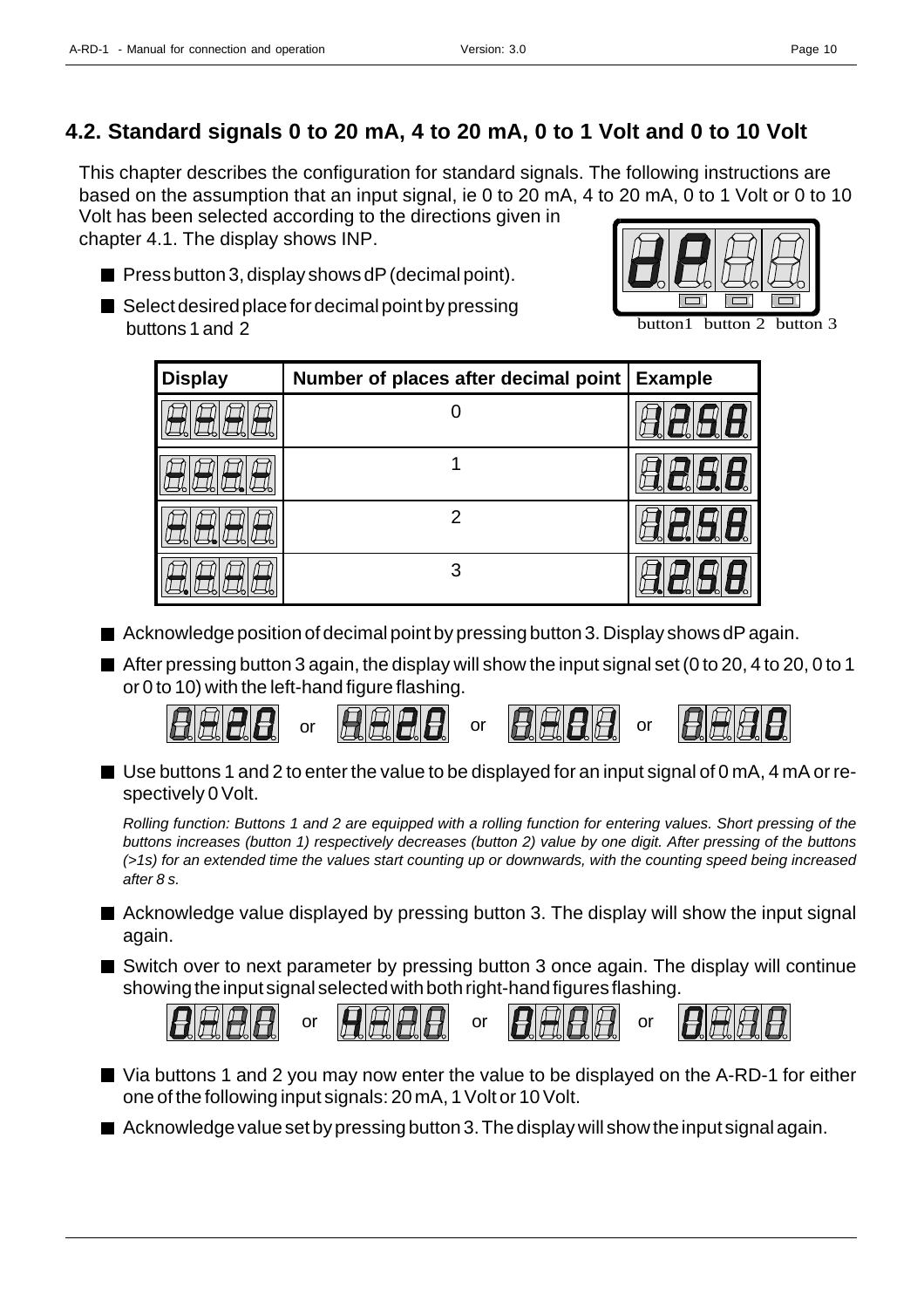- $\blacksquare$  Press button 3 once again. The display will show LI (Limit).
- Use buttons 1 and 2 to select desired measuring range limitation.

| <b>Display</b> | <b>Measuring range</b><br>limitation                                                 | <b>Application</b>                                                                                                                                      |  |
|----------------|--------------------------------------------------------------------------------------|---------------------------------------------------------------------------------------------------------------------------------------------------------|--|
| 0              | The measuring range limits ard<br>approx. 10% over/under the<br>standard signal set. | Standard setting                                                                                                                                        |  |
|                | Measuring range is exactly li-<br>mited to the desired standard<br>signal.           | In case signals above/below the standard signal range re-<br>sult in errorneous display values:<br>Examples rel. humidity > 100%<br>pH-value<br>$<$ OpH |  |

- Acknowledge selection by pressing button 3. The display will show LI again.
- $\blacksquare$  Press button 3 once again. The display will show FILt (Filter).
- Select desired input filter 0, 1 or 2 with buttons 1 and 2.

| <b>Display</b> | <b>Filter range</b> | Delay in display    | <b>Notes</b>                                                                                                          |
|----------------|---------------------|---------------------|-----------------------------------------------------------------------------------------------------------------------|
|                | off                 |                     |                                                                                                                       |
|                | on.                 | approx. 1.5 seconds | If no valid measuring values can be<br>found, an "average value" of the latest<br>measuring series will be displayed. |
| 2              | on.                 | approx. 1.5 seconds | If no valid measuring values can be found<br>the fault message FE5 will be displayed.                                 |

- Acknowledge by pressing button 3 once again. The display will show FILt again.
- $\blacksquare$  Press button 3 once again. The display will show nr (Number).
- Use buttons 1 and 2 to enter the address numbers for accessing the A-RD-1 in a data communication network. For more detailed information please refer to chapter 6 'RS485-interface'.

*If you do not intend to use the RS485 interface, please disregard and skip both this point and the following one.*

■ Acknowledge your input by pressing button 3. The display will show nr again.

You have now completed setting up and adjusting of your display to your measuring transducer. Please proceed to the next step of commissioning, i.e. configuration of the A-RD-1 outputs as described in chapter 5.

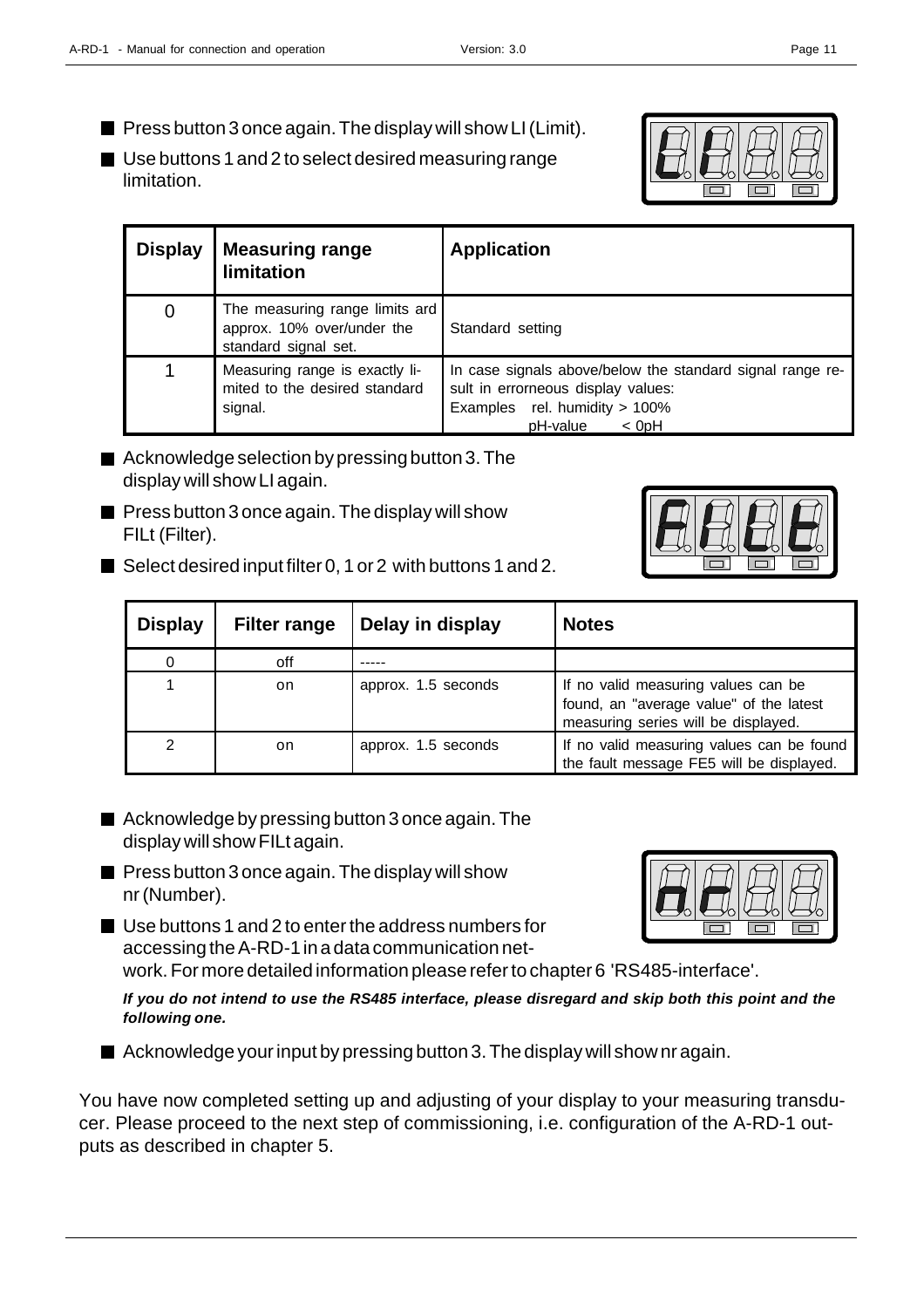### **4.3 Temperature sensor KTY87-205 and Pt1000**

This chapter describes the configuration for direct connection of a temperature sensor type KTY87-205 or Pt1000. The following instructions are based on the assumption that you have selected input signal KTY87 or Pt1000 as described in chapter 4.1. The display should show INP.

- $\blacksquare$  Press button 3, the display will show OFFS (Offset).
- Set offset value (zero offset) with buttons 1 and 2. **We recommend that the offset value be set to 0.0 respectively 0.**



button 1 button 2 button 3

*The offset value offers the possibility of correcting display faults resulting from very long and thin connecting lines respectively sensor tolerances. The value input here will be subtracted from the measuring result (offset of characteristic curve parallel to zero value).*

- Acknowledge offset value by pressing button 3. The display will show OFFS again.
- $\blacksquare$  Press button 3 once again. The display will show FILt (Filter).



■ Select desired input filter 0, 1 or 2 with buttons 1 and 2.

| <b>Display</b> | <b>Filter state</b> | Delay in display    | <b>Notes</b>                                                                                                          |
|----------------|---------------------|---------------------|-----------------------------------------------------------------------------------------------------------------------|
| 0              | off                 |                     |                                                                                                                       |
|                | on                  | approx. 1.5 seconds | If no valid measuring values can be<br>found, an "average value" of the latest<br>measuring series will be displayed. |
| 2              | on                  | approx. 1.5 seconds | If no valid measuring values can be found<br>the fault message FE5 will be displayed.                                 |

- Acknowledge by pressing button 3 once again. The display will show FILt again.
- $\blacksquare$  Press button 3 once again. The display will show nr (Number).



■ Use buttons 1 and 2 to enter the address numbers for accessing the A-RD-1 in a data communication

network. For more detailed information please refer to chapter 6 'RS485-interface'

*If you do not intend to use the RS485 interface, please disregard and skip both this point and the following one.*

 $\blacksquare$  Acknowledge your input by pressing button 3. The display will show nr again.

You have now completed setting up and adjusting of your A-RD-1 to your measuring transducer. Please proceed to the next step of commissioning, i.e. configuration of the A-RD-1 outputs as described in chapter 5.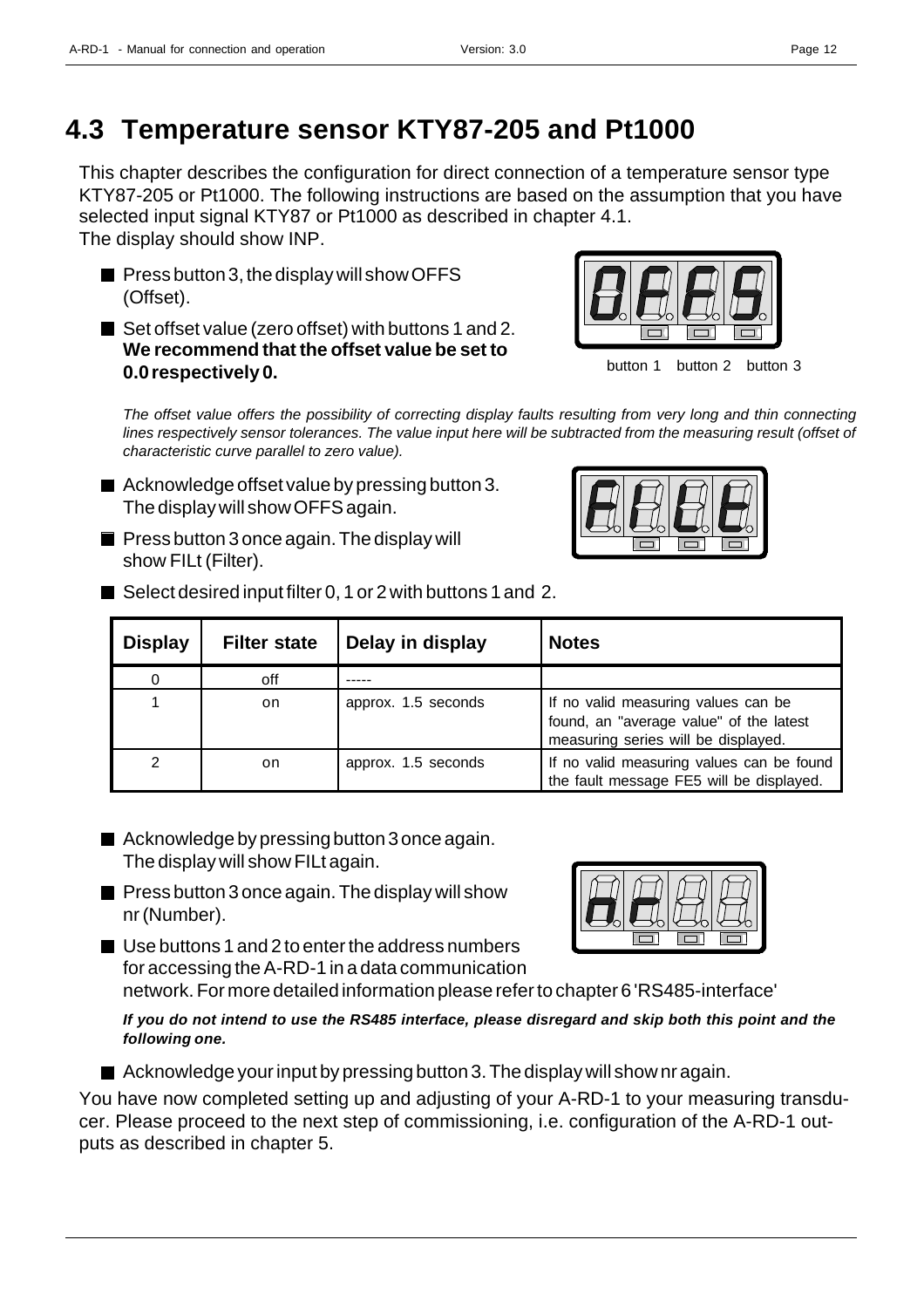### **4.4 Frequency measuring**

This chapter describes the configuration of the digital display when used for frequency measuring. The following instructions are based on the assumption that you have selected input signal 'frequency' as described in chapter 4.1.

The display should show INP.

 $\blacksquare$  Press button 3, the display will show dP (decimal point).



Select position of decimal point as desired by pressing buttons 1 and 2.

button 1 button 2 button 3

| <b>Display</b> | Number of places after decimal point | <b>Example</b> |
|----------------|--------------------------------------|----------------|
|                |                                      |                |
|                |                                      |                |
|                | 2                                    |                |
|                | 3                                    |                |

- $\blacksquare$  Acknowledge position of decimal point by pressing button 3. The display will show dP again.
- **Press button 3, the display will show Fr.An.,** with Fr (frequency) flashing.
- **E** Enter highest frequency value to be measured by pressing buttons 1 and 2.

*Rolling function: Buttons 1 and 2 are equipped with a rolling function for entering values. Short pressing of the buttons increases (button 1) respectively decreases (button 2) value by one digit. After pressing of the buttons for an extended time (>1s) the values start counting up or downwards, with the counting speed being increased after 8 s.*

- $\blacksquare$  Acknowledge input with button 3. The display will show Fr.An. again.
- $\blacksquare$  Press button 3 once again. The display continues showing Fr. An., with An (Anzeige=display) flashing.
- Use buttons 1 and 2 to enter value to be displayed on the A-RD-1 for the highest possible frequency set before.
- $\blacksquare$  Acknowledge value to be displayed by pressing button 3. The display will show Fr.An. again.
- $\blacksquare$  Press button 3 once again. The display will show LI (Limit).
- $\blacksquare$  Select desired limitation of measuring range by pressing buttons 1 and 2.





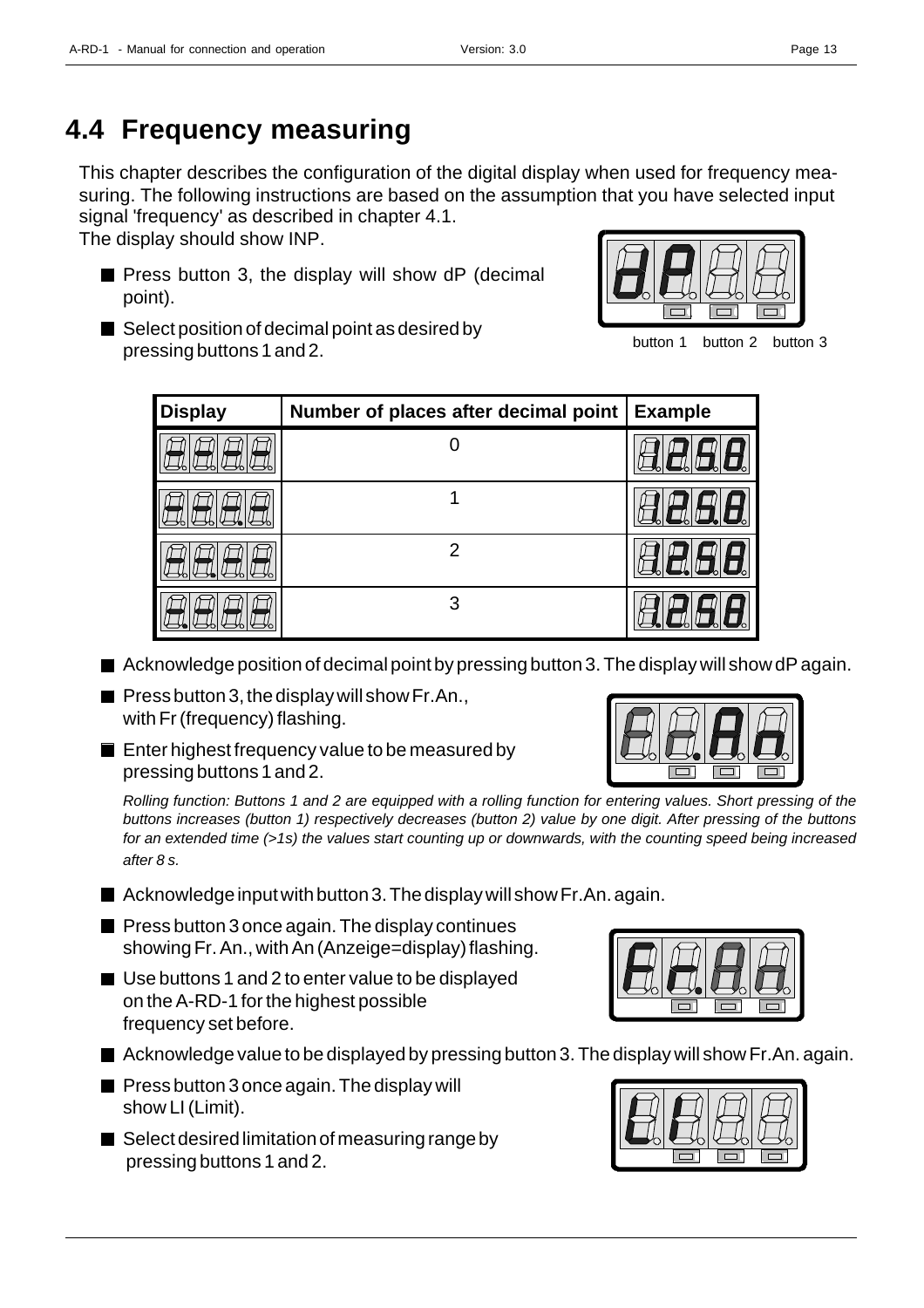| <b>Measuring range</b><br><b>Display</b><br>limitation                                              |                                             | <b>Application</b>                                                                                                              |  |
|-----------------------------------------------------------------------------------------------------|---------------------------------------------|---------------------------------------------------------------------------------------------------------------------------------|--|
| 0                                                                                                   | Frequencies up to 10kHz will be<br>measured | Standard setting                                                                                                                |  |
| Frequencies exceeding the hig-<br>hest possible frequency set will<br>result in erroneous displays. |                                             | In case signals exceed the highest frequency this will<br>result in erroneous display values:<br>Examples: rel. humidity > 100% |  |

- $\blacksquare$  Acknowledge selection by pressing button 3. The display will show LI again.
- $\blacksquare$  Press button 3 once again, the display will show FILt (Filter).
- $\blacksquare$  Select desired input filter 0, 1 or 2 by pressing buttons 1 and 2.



| <b>Display</b> | <b>Filter state</b> | Delay in display    | <b>Notes</b>                                                                                                          |
|----------------|---------------------|---------------------|-----------------------------------------------------------------------------------------------------------------------|
|                | off                 |                     |                                                                                                                       |
|                | on                  | approx. 1.5 seconds | If no valid measuring values can be<br>found, an "average value" of the latest<br>measuring series will be displayed. |
| 2              | on.                 | approx. 1.5 seconds | If no valid measuring values can be found<br>the fault message FE5 will be displayed.                                 |

- $\blacksquare$  Acknowledge by pressing button 3 once again. The display will show FILt again.
- **Press button 3 once again. The display will show nr.**
- Use buttons 1 and 2 to enter the address numbers for accessing the A-RD-1 in a data communication network. For more detailed information please refer to chapter 6 'RS485-interface'.



*If you do not intend to use the RS485 interface, please disregard and skip both this point and the following one.*

 $\blacksquare$  Acknowledge your input by pressing button 3. The display will show nr again.

You have now completed adjusting of your display to the measuring transducer. Please proceed to the next step of commissioning, i.e. configuration of the A-RD-1 outputs as described in chapter 5.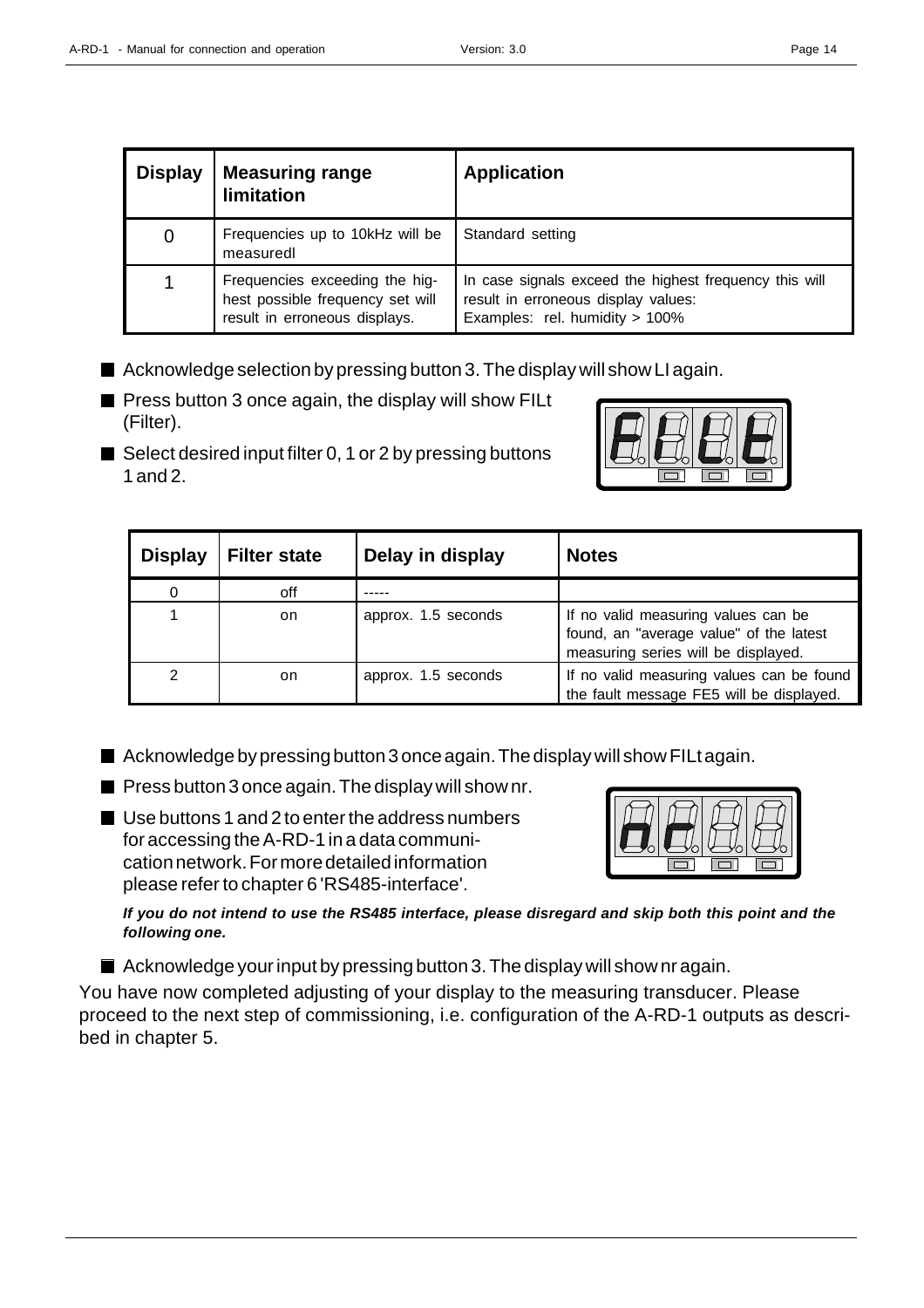### **4.5 Upwards/downwards counter**

This chapter describes the configuration of the display when used as counter. The following instructions are based on the assumption that you have selected input signal 'upwards counter' (Co.uP) or 'downwards counter' (Co.dn) as described in chapter 4.1. The display should show INP.

**Press button 3, the display will show dP (decimal** point).



button 1 button 2 button 3

Select position of decimal point as desired by pressing buttons 1 and 2.

| <b>Display</b> | Number of places after decimal point | Example |
|----------------|--------------------------------------|---------|
|                |                                      |         |
|                |                                      |         |
|                | 2                                    |         |
|                | 3                                    |         |

- Acknowledge position of decimal point by pressing button 3. The display will show dP again.
- **Press button 3, the display will show SCAL (scaler).**
- Set desired scaler value (1 to 255) by pressing buttons 1 and 2.

*Rolling function: Buttons 1 and 2 are equipped with a rolling*

*function for entering values. Short pressing of the buttons increases (button 1) respectively decreases (button 2) value by one digit. After pressing of the buttons for an extended time (>1s) the values start counting up or downwards, with the counting speed being increased after 8 s.*

*The pulses received at the input will be divided by the scaler value before being evaluated.*

*The digital display is able to process a maximum number of 20 pulses directly. By entering a corresponding scaler value pulse frequencies of up to 5100 pulses (= 20 pulse/s \*255) can be displayed.*

*The A-RD-1 counter ranges from 0 to 32767 pulses. By means of the scaler this range can be extended to up to 8355585 pulses (32767\*255).*

*Coarse scaling is also facilitated by the scaler value.*

*Example: A flow sensor emits 120 pulses per litre. By entering a scaler value of 120 one pulse per litre will be transferred to the A-RD-1 for evaluation.*

**If possible, we recommend setting a scaler value above 1, as this will render the compact indicator unit more insensitive to high frequency interference signals.**

■ Acknowledge scaler value by pressing button 3. The display will show SCAL again.



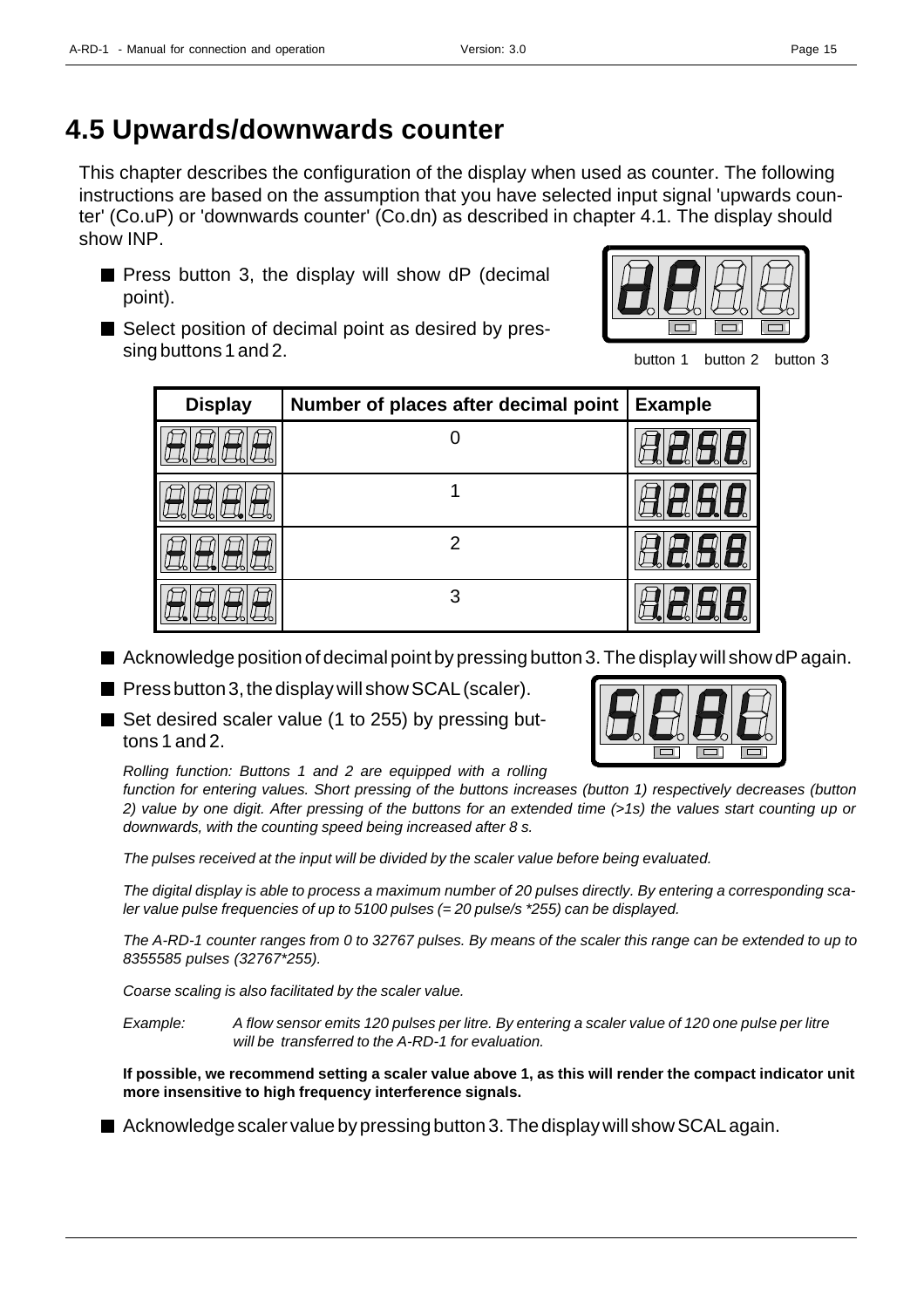- **Press button 3, the display will show "CoAn",** with Co (counter) flashing.
- Use buttons 1 and 2 to set
	- max. number of pulses to be counted (for upwards counter).
	- number of pulses as of which to start
	- downwards counting (for downwards counter).

*A value of 9999 has to be set for the required number of pulses from 10000 to 32767.*

*Please note: At this point set number of pulses to be transferred to the display after the scaler. In order to calculate overall number of pulses, this value has to be multiplied by the scaler value set.*

- Acknowledge input by pressing button 3 once again. The display will show Co.An again.
- $\blacksquare$  Press button 3 once again. The display will continue showing Co.An, with An (display) flashing.
- Use buttons 1 and 2 to enter the value to be displayed by the A-RD-1 for any preselected number of pulses.
- Acknowledge display value by pressing button 3. The display will show Co.An again.
- $\blacksquare$  Press button 3 once again. The display will show LI (Limit).
- Select desired limitation of measuring range by pressing buttons 1 and 2.

| <b>Display</b> | <b>Measuring range</b><br>limitation                                                                | <b>Application</b>                                                                                                              |
|----------------|-----------------------------------------------------------------------------------------------------|---------------------------------------------------------------------------------------------------------------------------------|
| 0              | Frequencies up to 10kHz will be<br>measuredl                                                        | Standard setting                                                                                                                |
|                | Frequencies exceeding the hig-<br>hest possible frequency set will<br>result in erroneous displays. | In case signals exceed the highest frequency this will<br>result in erroneous display values:<br>Examples: rel. humidity > 100% |

■ Acknowledge selection by pressing button 3. The display will show LI again.

You have now completed adjusting of your A-RD-1 to the measuring transducer.

Please proceed to the next step of commissioning, i.e. configuration of the A-RD-1 outputs as described in chapter 5.



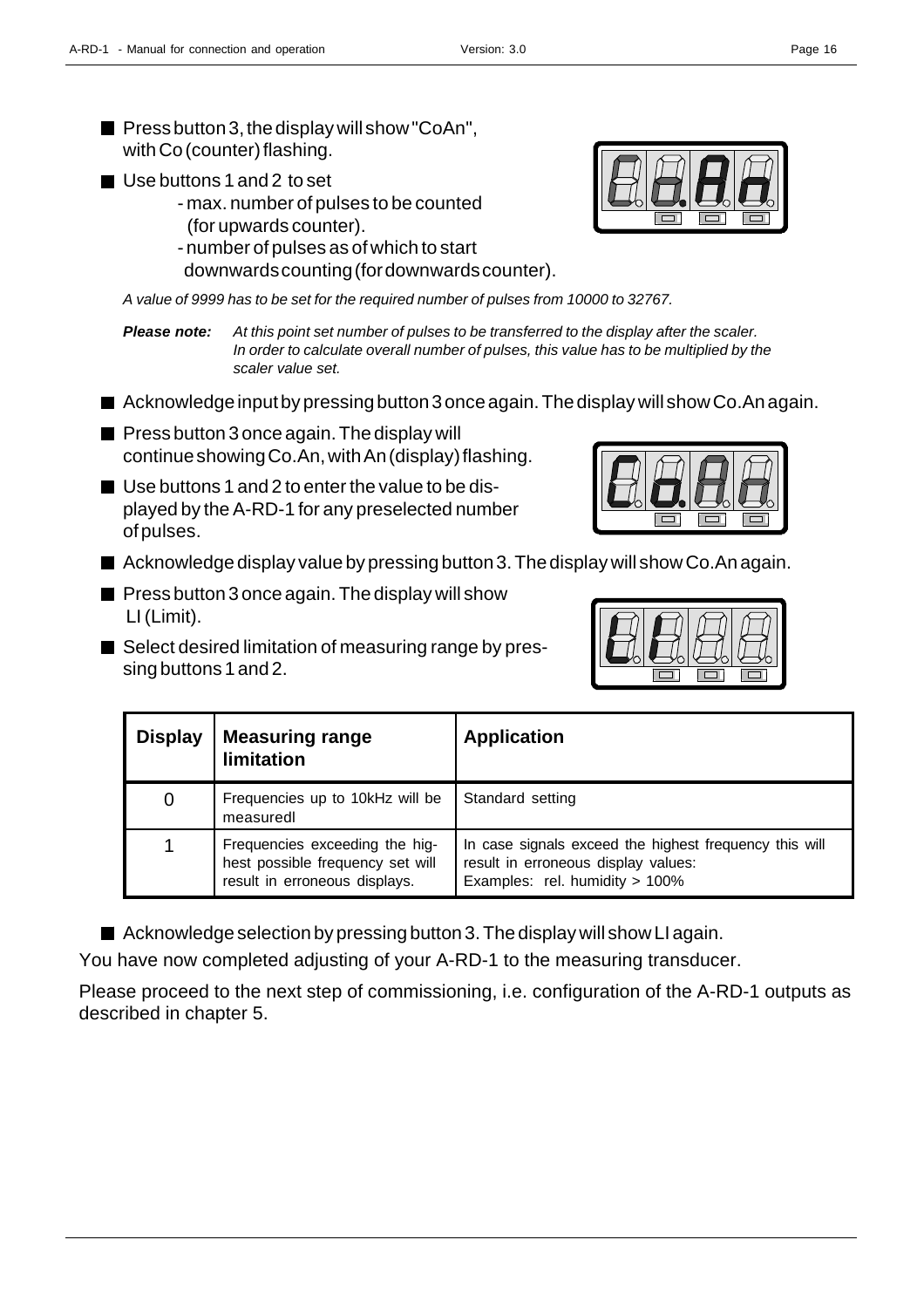## **5. Output configuration**

**The switching outputs must never be configurated prior to the configuration of the input (please refer to chapter 4).**

### **5.1 Setting of output function**

- Commission A-RD-1 and wait for segment test to be completed.
- $\blacksquare$  Press button 3 till outP ('Output') will be displayed.
- $\blacksquare$  Select desired output function by pressing buttons 1 and 2.



button 1 button 2 button 3

| <b>Display</b> | <b>Description</b>                         | <b>Function</b>               |                               | continue        |
|----------------|--------------------------------------------|-------------------------------|-------------------------------|-----------------|
|                |                                            | <b>Output 1</b>               | <b>Output 2</b>               | with<br>chapter |
|                | no function,<br>used as display only       |                               |                               |                 |
|                | 2-level controller                         | digital 2-level<br>controller |                               | 5.2             |
|                | common min./max.<br>alarm                  | min. and max.<br>alarm        |                               | 5.3             |
|                | 3-level controller                         | digital 2-level<br>controller | digital 2-level<br>controller | 5.2             |
| 8.8.8          | 2-level controller with<br>min./max. alarm | min. and max.<br>alarm        | digital 2-level<br>controller | 5.4             |
|                | individual min./max.<br>alarm              | max. alarm                    | min. alarm                    | 5.3             |

■ Acknowledge output function selected by pressing button 3. The display will show outP again.

Depending on the output signal selected, the various making/breaking points respectively min./max. alarm limits will have to be entered. Please proceed as per the instructions given in

|  | chapter 5.2 for 2-level controller.                      |
|--|----------------------------------------------------------|
|  | chapter 5.3 for common min./max. alarm.                  |
|  | chapter 5.2 for 3-level controller.                      |
|  | chapter 5.4 for 2-level controller with min./max. alarm. |
|  | chapter 5.3 for individual min./max. alarm.              |

If you have not selected any function, the configuration is now completed. Press button 3 to switch over to display of measuring value.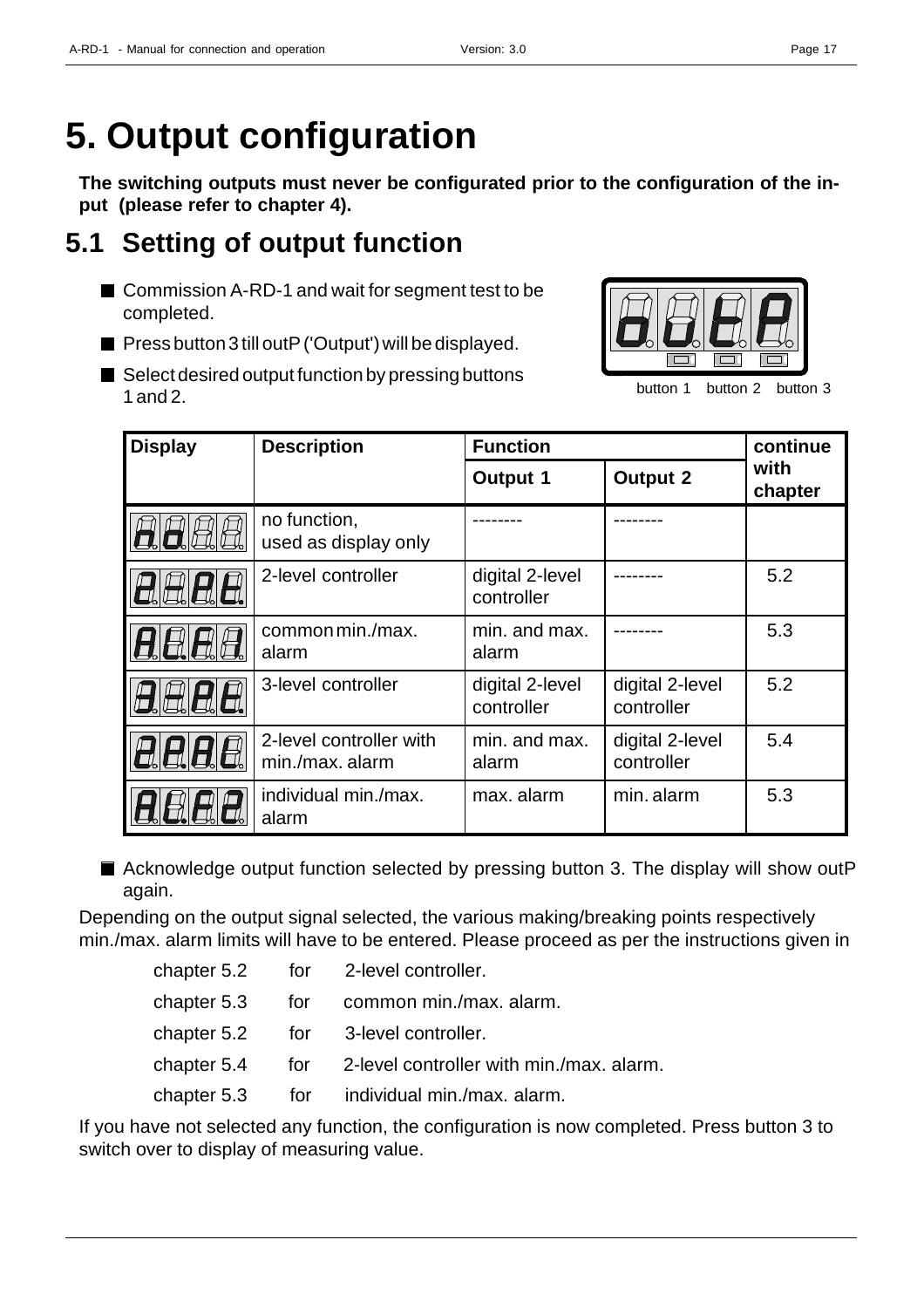This chapter describes the setting of the making points when using the A-RD-1 as digital 2 level controller or 3-level controller. The following instructions are based on the assumption that you have selected output function '2-level controller' or '3-level controller' as described in chapter 5.1. The display should show outP.

- $\blacksquare$  Press button 3, the display will show I.on (making point of output 1).
- Use buttons 1 and 2 to set value at which output 1 is to be made.

*Rolling function: Buttons 1 and 2 are equipped with a rolling function for entering values. Short pressing of the buttons in-*

*creases (button 1) respectively decreases (button 2) value by one digit. After pressing of the buttons for an extended time (>1s) the values start counting up or downwards, with the counting speed being increased after 8 s.*

- $\blacksquare$  Acknowledge making point set by pressing button 3. The display will show I.on again.
- $\blacksquare$  Press button 3 once again, the display will show I.oFF (breaking point of output 1).
- Use buttons 1 and 2 to set value at which output 1 is to be broken.
- $\blacksquare$  Acknowledge value by pressing button 3. The display will show I.oFF again.

If you have selected the '2-level controller' function the configuration of the display is now completed. Press button 3 once again to switch over to display of measuring value.

If you have selected the '3-level controller' function, please proceed as follows:

- **Press button 3. The display will show 2.on (making** point of output 2).
- Use buttons 1 and 2 to set making point of output 2.
- Acknowledge by pressing button 3. The display will show 2.on again.
- **Press button 3 once again. The display will show** 2.oFF (breaking point of output 2).
- $\blacksquare$  Use buttons 1 and 2 to set breaking point.
- Acknowledge breaking point by pressing button 3. The display will show 2.oFF again.

The configuration is now completed. Press button 3 once again to switch over to display of measuring value.







button 1 button 2 button 3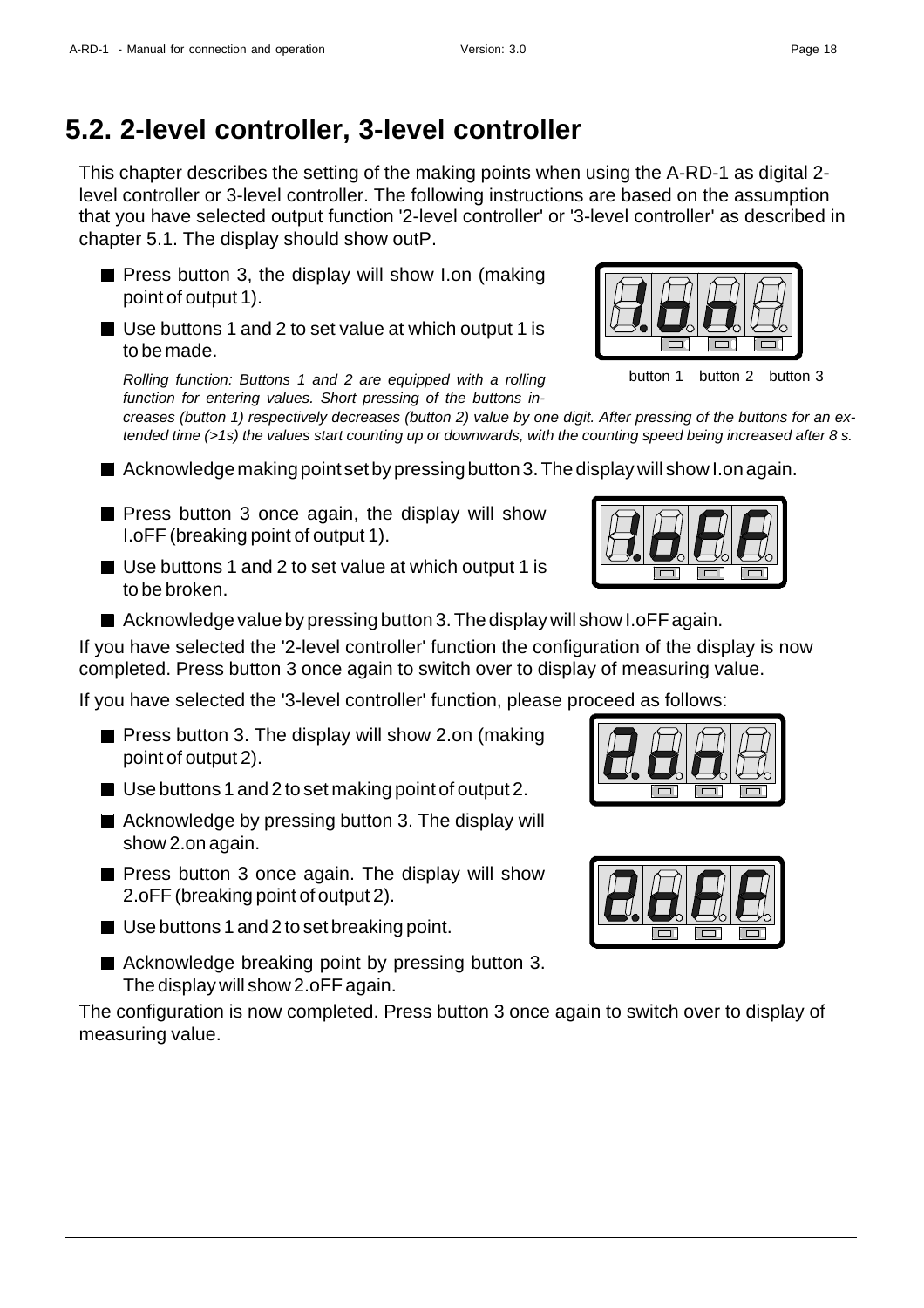### **5.3. Min./max. alarm**

This chapter describes the setting of the making points when using the A-RD-1 for min./max. value monitoring. The following instructions are based on the assumption that you have selected output function 'common min./max. alarm' or 'individual min./max. alarm' as described in chapter 5.1. The display should show outP.

- $\blacksquare$  Press button 3, the display will show AL.HI (max. alarm limit).
- Use buttons 1 and 2 to set max. alarm limit.

*Rolling function: Buttons 1 and 2 are equipped with a rolling function for entering values. Short pressing of the button increases (button 1) respectively decreases (button 2) value by one*

*digit. After extended pressing of the buttons (>1s) the values start counting up or downwards, with the counting speed being increased after 8 s.*.

- $\blacksquare$  Acknowledge alarm limit set by pressing button 3. The display will show AL.HI. again.
- **Press button 3 once again. The display will show** AL.Lo (min. alarm limit).
- Use buttons 1 and 2 to set minimum alarm limit.
- Acknowledge by pressing button 3. The display will show AL.Lo again.
- $\blacksquare$  Press button 3 once again. The display will show dELA (alarm delay).
- Use buttons 1 and 2 to set alarm delay.

*The value displayed corresponds to the delay time in minutes.*

 $\blacksquare$  Acknowledge delay set by pressing button 3. The display will show dELA again.

The configuration is now completed. Press button 3 once again to switch over to display of measuring value.



button 1 button 2 button 3

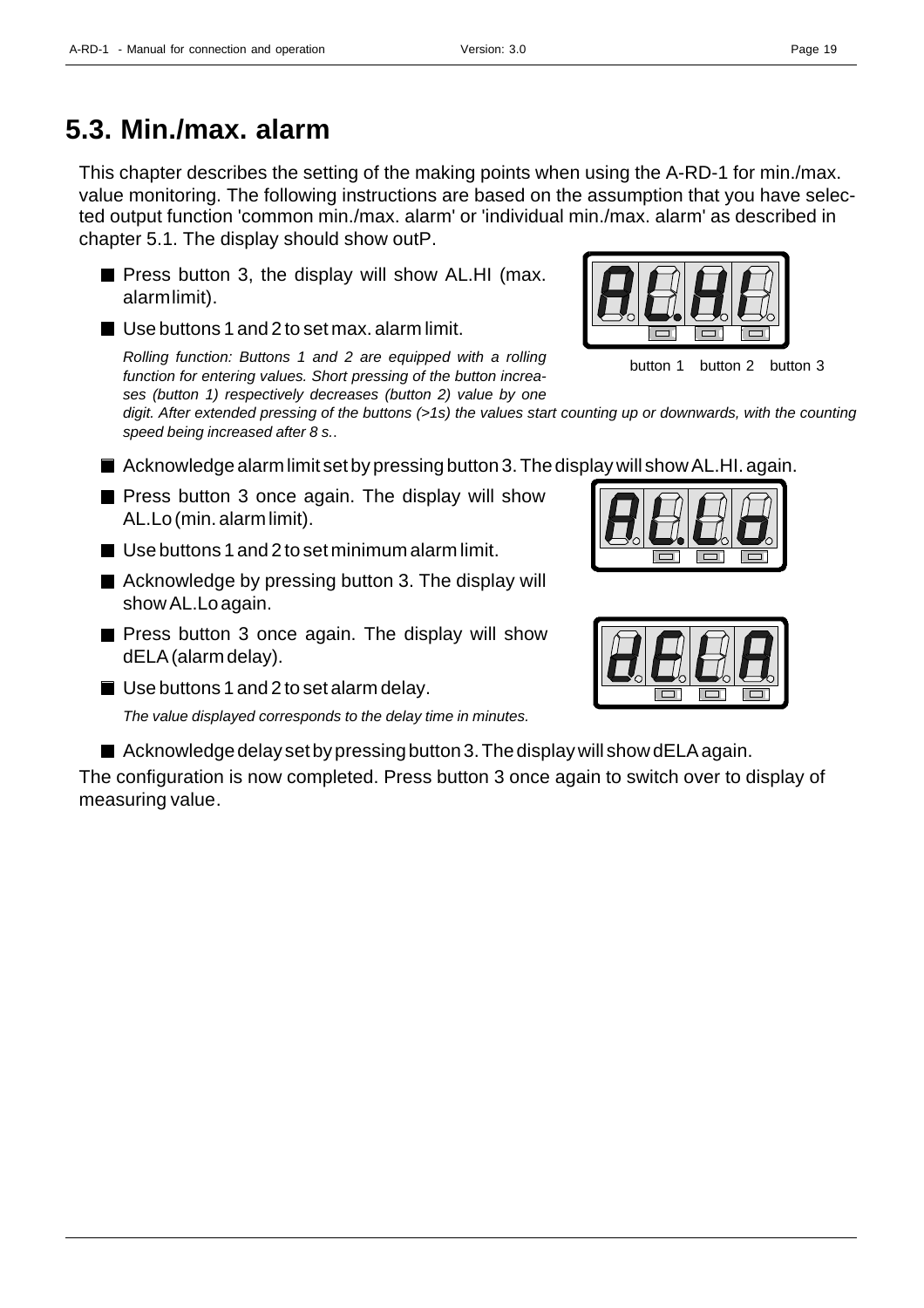### **5.4. 2-level controller with min./max. alarm**

This chapter describes the setting of the making points when using the display as digital 2 level controller with min./max. alarm. The following instructions are based on the assumption that you have selected output function '2-level controller with min./max. alarm' as described in chapter 5.1. The display should show outP.

- **Press button 3, the display will show 2.on (making** point of output 2).
- Use buttons 1 and 2 to set making point of output 2.

*Rolling function: Buttons 1 and 2 are equipped with a rolling function for entering values. Short pressing of the button increases*



button 1 button 2 button 3

*(button 1) respectively decreases (button 2) value by one digit. After extended pressing of the buttons (>1s) the values start counting up or downwards, with the counting speed being increased after 8 s.*

- $\blacksquare$  Acknowledge making point by pressing button 3. The display will show 2.on again.
- **Press button 3 once again. The display will show** 2.oFF (breaking point of output 2).
- Use buttons 1 and 2 to set breaking point of output 2.
- Acknowledge breaking point by pressing button 3. The display will show 2.oFF again.
- **Press button 3. The display will show AL.HI (max.** alarm limit).
- Use buttons 1 and 2 to set max, alarm limit.
- Acknowledge alarm limit set by pressing button 3. The display will show AL.HI again.
- **Press button 3 once again. The display will show** AL.Lo (minimum alarm limit).
- Use buttons 1 and 2 to set min. alarm limit
- Acknowledge by pressing button 3. The display will show AL.Lo. again
- $\blacksquare$  Press button 3 once again. The display will show dELA (alarm delay).
- Use buttons 1 and 2 to set alarm delay. *The value displayed corresponds to the delay time in minutes.*
- Acknowledge delay set by pressing button 3. The display will show dELA again.

The configuration is now completed. Press button 3 once again to switch over to display of measuring value.







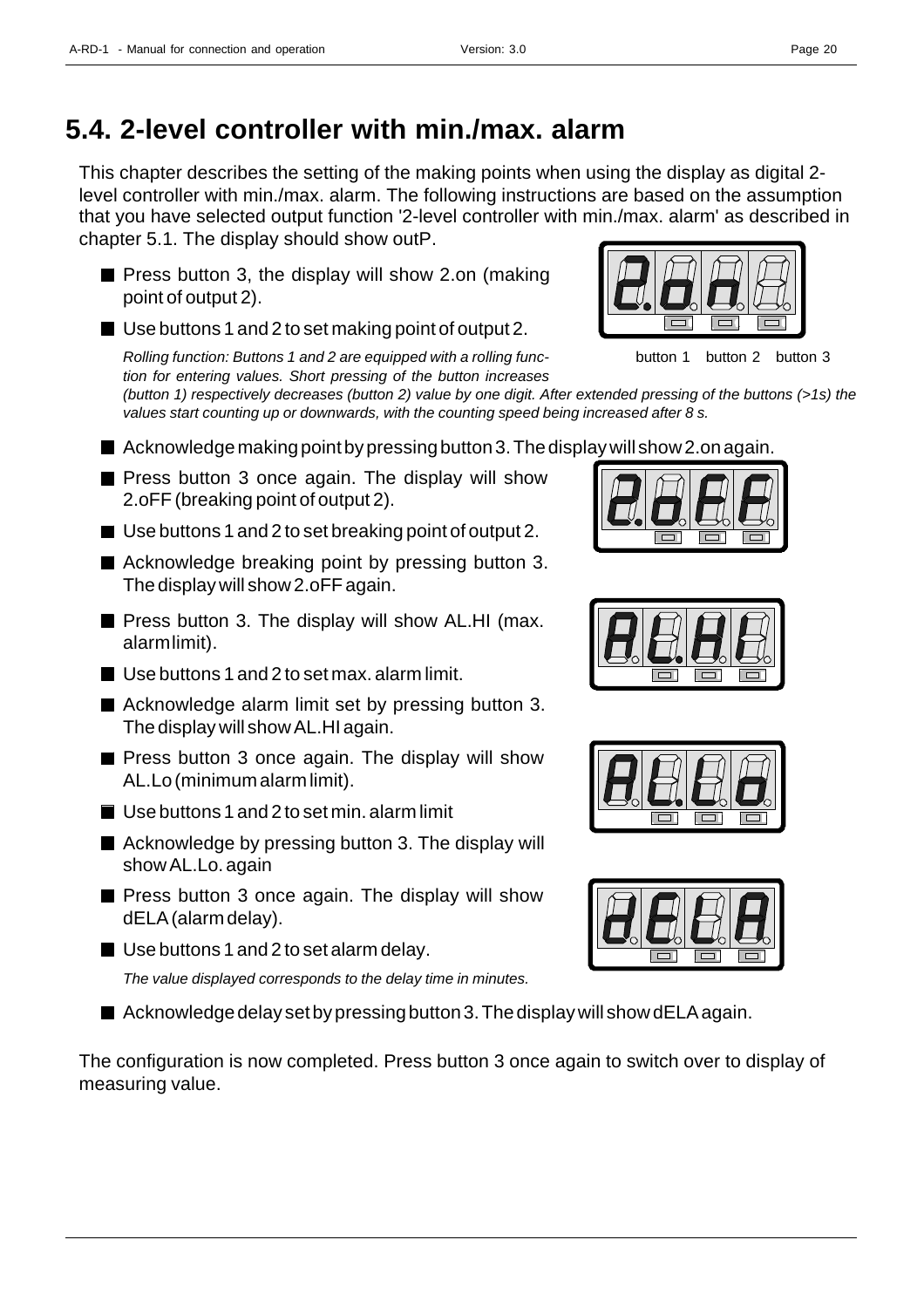## **6. RS485 - interface**

The serial interface of the digital display allows communication of the unit with a host computer. Data polling and transfer is done in the master/slave mode, ie the A-RD-1 will only transmit data upon request. A separate unit address can be attributed to each A-RD-1. Addresses 0 to 15 are implemented. The A-RD-1 will only respond if requested to do so by the host, provided the unit number of the request string corresponds to the one set (It will respond within 30 to 60ms after the end of the request). This method as well as the fact that the interface operates in the halfduplex mode ensure that up to 16 devices can be called via only one 2-wire line.

### **6.1. Interface configuration**

| Type                            | <b>RS485</b>                   |
|---------------------------------|--------------------------------|
| Transfer mode                   | half-duplex                    |
| Connection                      | 2-pin screw/plug-in connection |
| Connecting cable 2-pin, twisted |                                |

### **6.2. Data transfer format**

2400 baud 1 start bit 7 data bits no parity bit 1 stop bit

Communication is entirely achieved by means of printable ASCII code.

### **6.3. Data transfer processing protocol**

#### **Request data from A-RD-1:**



Byte 1 2 3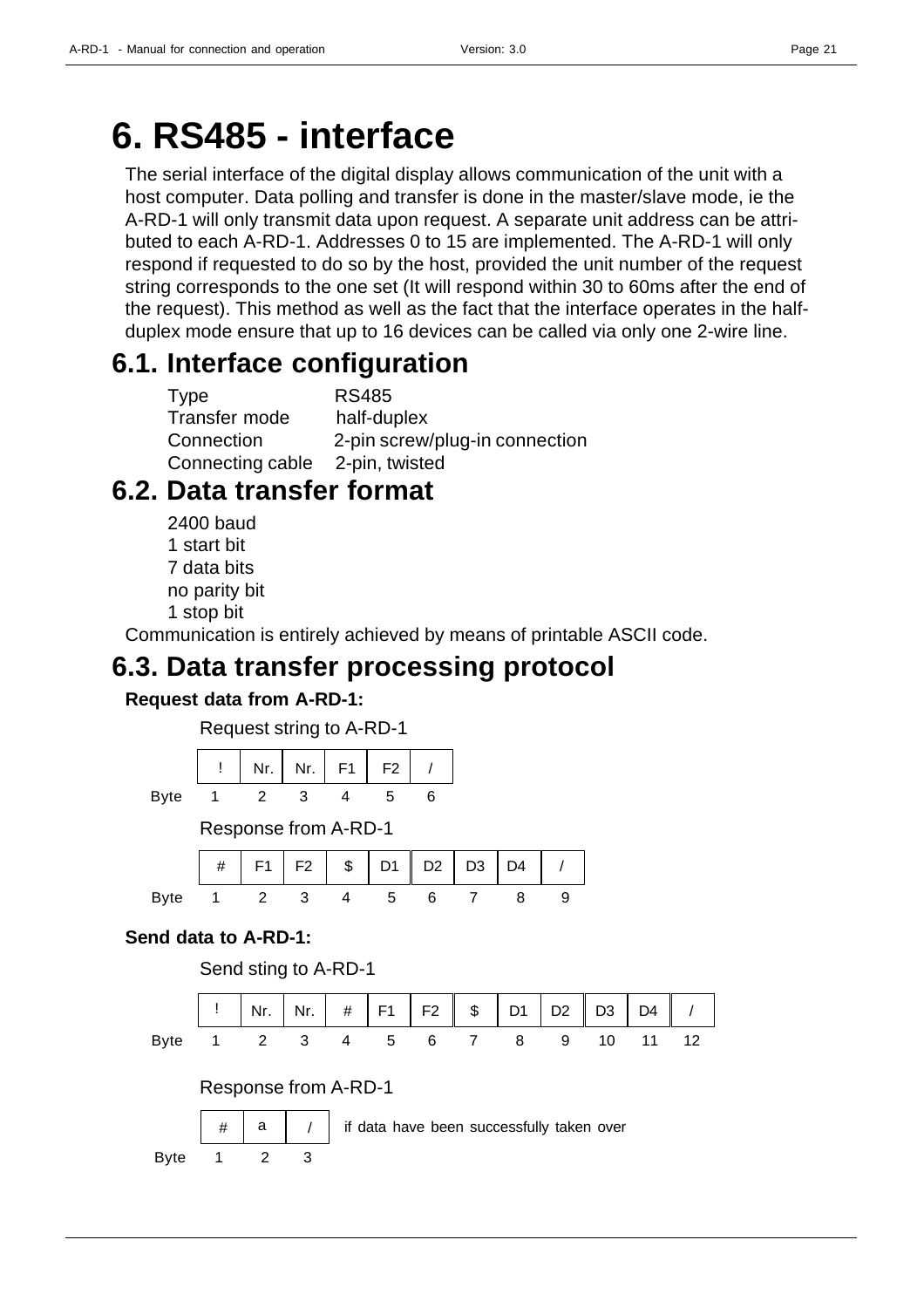### **6.4. Description of characters used:**

#### !: ASCII code: 21H

his character interrupts a connection, if any is existing, and resets all compact indicators connected to their original state thus initialising a check to ensure that the following two characters correspond to their respective unit numbers.

Nr. : Permissible area "0" to "9" and "A" to "F" (corresponding to ASCII code 30H to 39H and 41H to 46H) As a precaution unit number will be transmitted twice.

> Data will not be processed unless the unit number transmitted is identical to the one set in the respective indicator. If numbers are not identical the unit will only check if the data stream contains another "!" character thus indicating a new data circuit.

F1,F2 : Permissible range see table 1

Functional codes, specifying the parameter and/or value to be processed. For assignments please refer to table 1 of chapter 6.5 'functional code'.

#### / : ASCII code: 2FH

Indicates the end of a data transfer process.

Each data transfer process, either from host to display or from display to host is completed by putting "/".

#### #: ASCII code: 23H

Indicates the beginning of a data transfer process.

'#' is issued by the compact indicator prior to starting transfer of data to the host. If the character '#' is transferred by the host after issuing of the unit number, the A-RD-1 will know that data are to be transferred from the host to the display (programming).

- \$ : ASCII code: 24H Signals that the data following will be transferred in hexadecimal code.
- D1..D4 : Permissible range '0' to '9' and 'A' to 'F'.

(corresponding to ASCII code 30H to 39H and 41H to 46H) Data will be presented in the hexadecimal mode. For more detailed information please refer to chapter 6.6 'Data formats'.

a : ASCII code: 61H transferred as hand-shake signal after successful data input to the memory.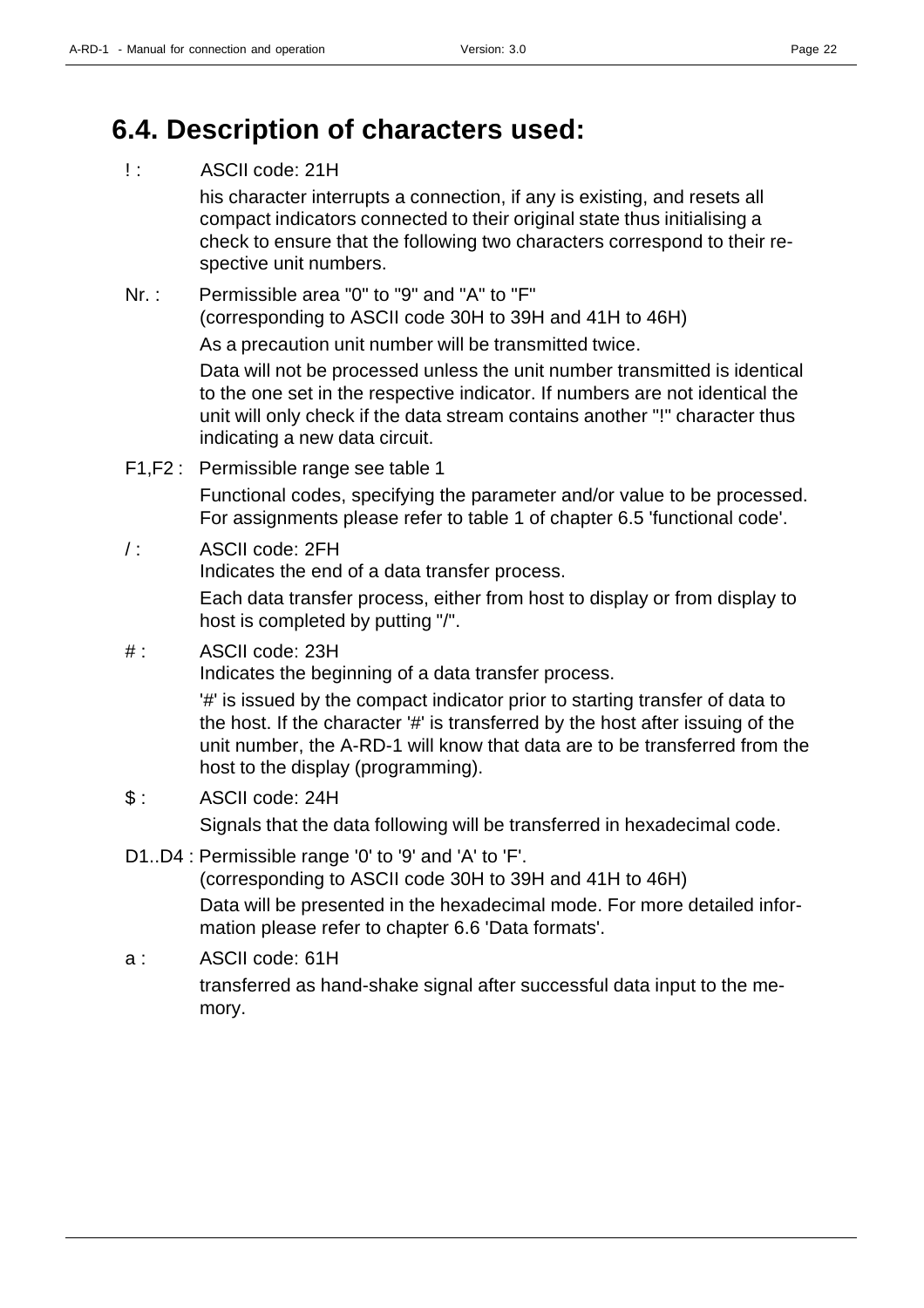### **6.5. Functional code**

The value (parameter) to be read respectively re-programmed is specified by two bytes, designed F1 and F2 in the data transfer protocol.

Table 1 illustrates the assignment of functional code and value (parameter) as well as of the correspondingly vlaid data format.

*It is vital to ensure that only those functional codes and their permissible data as stated in table 1 are transmitted to the display as otherwise internal settings of the unit could be changed.*

| Parameter resp. value                                                                                                           | <b>ASCII</b><br>character |                | <b>ASCII code</b> |                | <b>Data</b><br>format |
|---------------------------------------------------------------------------------------------------------------------------------|---------------------------|----------------|-------------------|----------------|-----------------------|
|                                                                                                                                 | F1                        | F <sub>2</sub> | F1                | F <sub>2</sub> |                       |
| Display value                                                                                                                   | $\Omega$                  | 0              | 30H               | 30H            | 1                     |
| System state                                                                                                                    | 0                         | 3              | 30H               | 33H            | 2                     |
| Input signal                                                                                                                    | $\overline{0}$            | 4              | 30H               | 34H            | 3                     |
| Position of decimal point                                                                                                       | $\Omega$                  | 5              | 30H               | 35H            | 4                     |
| Scaler for counter function                                                                                                     | $\overline{0}$            | 6              | 30H               | 36H            | 5                     |
| Display value for 0mA, 4mA resp. 0 Volt,<br>highes t frequency to be measured, max.<br>number of pulses                         | 0                         | $\overline{7}$ | 30H               | 37H            | 1<br>11<br>11         |
| Display value for 20mA, 1 Volt resp. 10<br>Volt, display value for max. frequency, dis-<br>play value for max. number of pulses | $\Omega$                  | 8              | 30H               | 38H            | 1                     |
| Limitation of measuring range                                                                                                   | $\Omega$                  | 9              | 30H               | 39H            | 6                     |
| Filter                                                                                                                          | $\Omega$                  | A              | 30H               | 41H            | $\overline{7}$        |
| Unit address                                                                                                                    | 0                         | B              | 30H               | 42H            | 8                     |
| Output prompt                                                                                                                   | $\Omega$                  | C              | 30H               | 43H            | 9                     |
| Making point, switching output 1                                                                                                | $\overline{0}$            | D              | 30H               | 44H            | 1                     |
| Breaking point, switching output 1                                                                                              | 0                         | E              | 30H               | 45H            | 1                     |
| Making point, switching output 2                                                                                                | $\overline{0}$            | F              | 30H               | 46H            | 1                     |
| Breaking point, switching output 2                                                                                              | 1                         | 0              | 31H               | 30H            | 1                     |
| Max. alarm limit                                                                                                                | 1                         | 1              | 31H               | 31H            | 1                     |
| Min. alarm limit                                                                                                                | $\mathbf{1}$              | $\overline{2}$ | 31H               | 32H            | 1                     |
| Alarm delay                                                                                                                     | 1                         | 3              | 31H               | 33H            | 10                    |

Table 1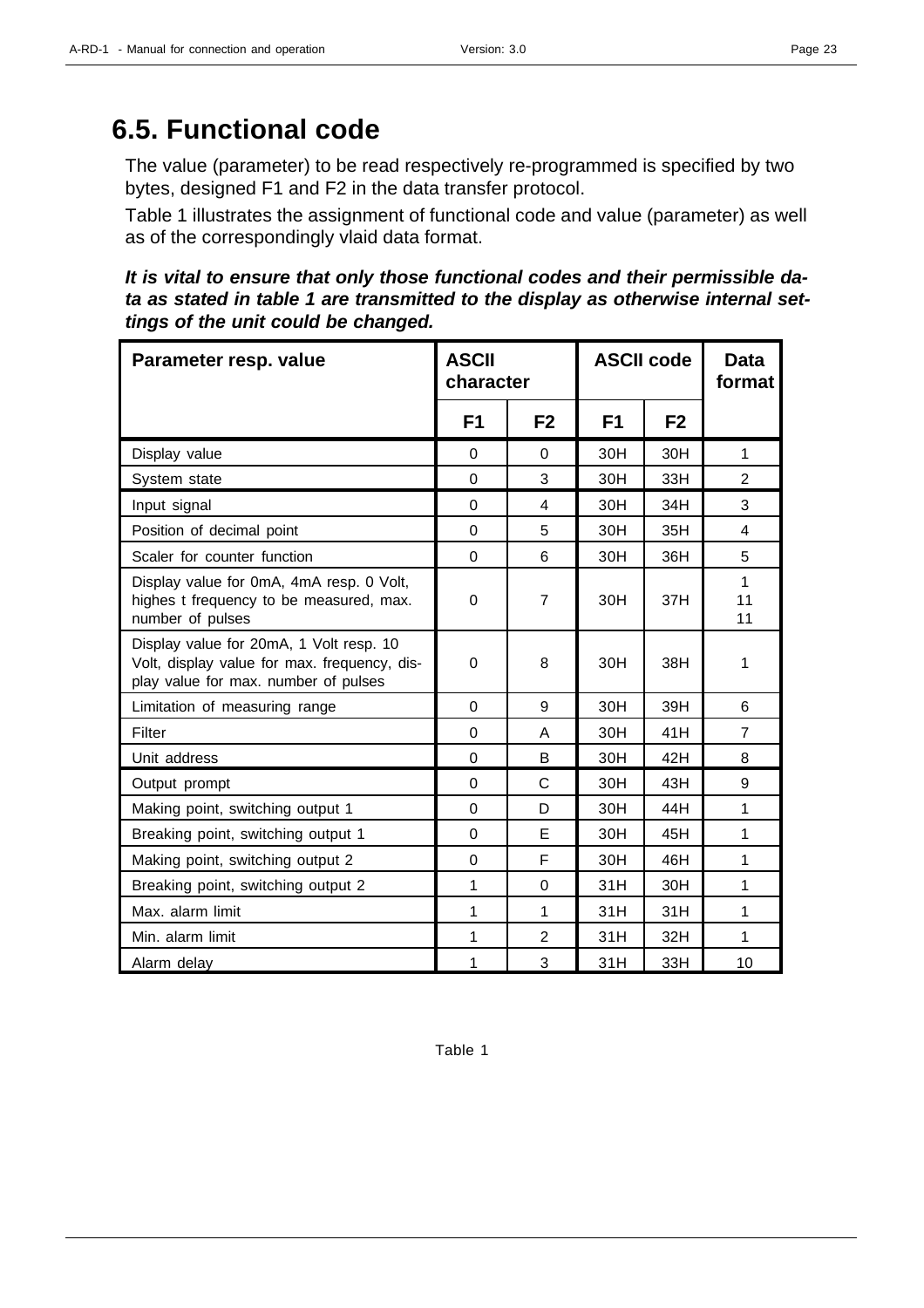### **6.6. Data format**

#### **General information:**

The four bytes termed D1 to D4 in the data transfer protocol represent the parameter value specified by F1 and F2.

The value is represented in hexadecimal printable ASCII characters.

The A-RD-1 treats all values as 16 bit words, which means that a range of values from -32768 to +32767 and correspondingly a range from 8000H to 7FFFH can be displayed.

The following 4 data bytes contain the 16 bits mentioned above:

| D1             | equalising | Bit | 15 | tΩ | 12 |
|----------------|------------|-----|----|----|----|
| D <sub>2</sub> | equalising | Bit | 11 | tΩ | 8  |
| D <sub>3</sub> | equalising | Bit |    | to | 4  |
| D4             | equalising | Bit |    | tΩ | 0  |

Examples:

| Value       | <b>ASCII character</b> |                |                |                |                |                |                | <b>ASCII code</b> |                |  |
|-------------|------------------------|----------------|----------------|----------------|----------------|----------------|----------------|-------------------|----------------|--|
| decimal     | hex                    | D <sub>1</sub> | D <sub>2</sub> | D <sub>3</sub> | D <sub>4</sub> | D <sub>1</sub> | D <sub>2</sub> | D <sub>3</sub>    | D <sub>4</sub> |  |
| $\mathbf 0$ | 0000H                  | $\Omega$       | 0              | $\Omega$       | 0              | 30H            | 30H            | 30H               | 30H            |  |
| $-1$        | <b>FFFFH</b>           | F              | F              | F              | F              | 46H            | 46H            | 46H               | 46H            |  |
| $-1999$     | F831H                  | F              | 8              | 3              | 1              | 46H            | 38H            | 33H               | 31H            |  |
| +9999       | 270FH                  | $\overline{2}$ | 7              | $\Omega$       | F              | 32H            | 37H            | 30H               | 46H            |  |
| $-100$      | FF9CH                  | F              | F              | 9              | С              | 46H            | 46H            | 39H               | 43H            |  |
| $+100$      | 0064H                  | $\mathbf 0$    | 0              | 6              | 4              | 30H            | 30H            | 36H               | 34H            |  |

#### **Data format 1:**

Data format 1 corresponds to the general data format. It is only the range of values that is limited to the display range of -1999 to +9999 equalising F831H to 270FH. The decimal point will not be considered. The decimal point position can be called up separately.

#### **Data format 2:**

This format is used to call up and reset the system state. Data bytes D1 to D4 contain information regarding the alarm and fault state of the unit.

The assignment is as follows:

| Data byte D1: | Bit $0 = 1$ : | <b>Fault FE5 active</b> |
|---------------|---------------|-------------------------|
|               | Bit $2 = 1$ : | <b>Fault FE7 active</b> |
|               | Bit $3 = 1$ : | <b>Fault FE8 active</b> |
| Data byte D2: | Bit $0 = 1$ : | <b>Fault FE1 active</b> |
|               | Bit $1 = 1$ : | <b>Fault FE2 active</b> |
| Data byte D4: | Bit $0 = 1$ : | max. alarm              |
|               | Bit $1 = 1$ : | min. alarm              |
|               | Bit $3 = 1$ : | alarm                   |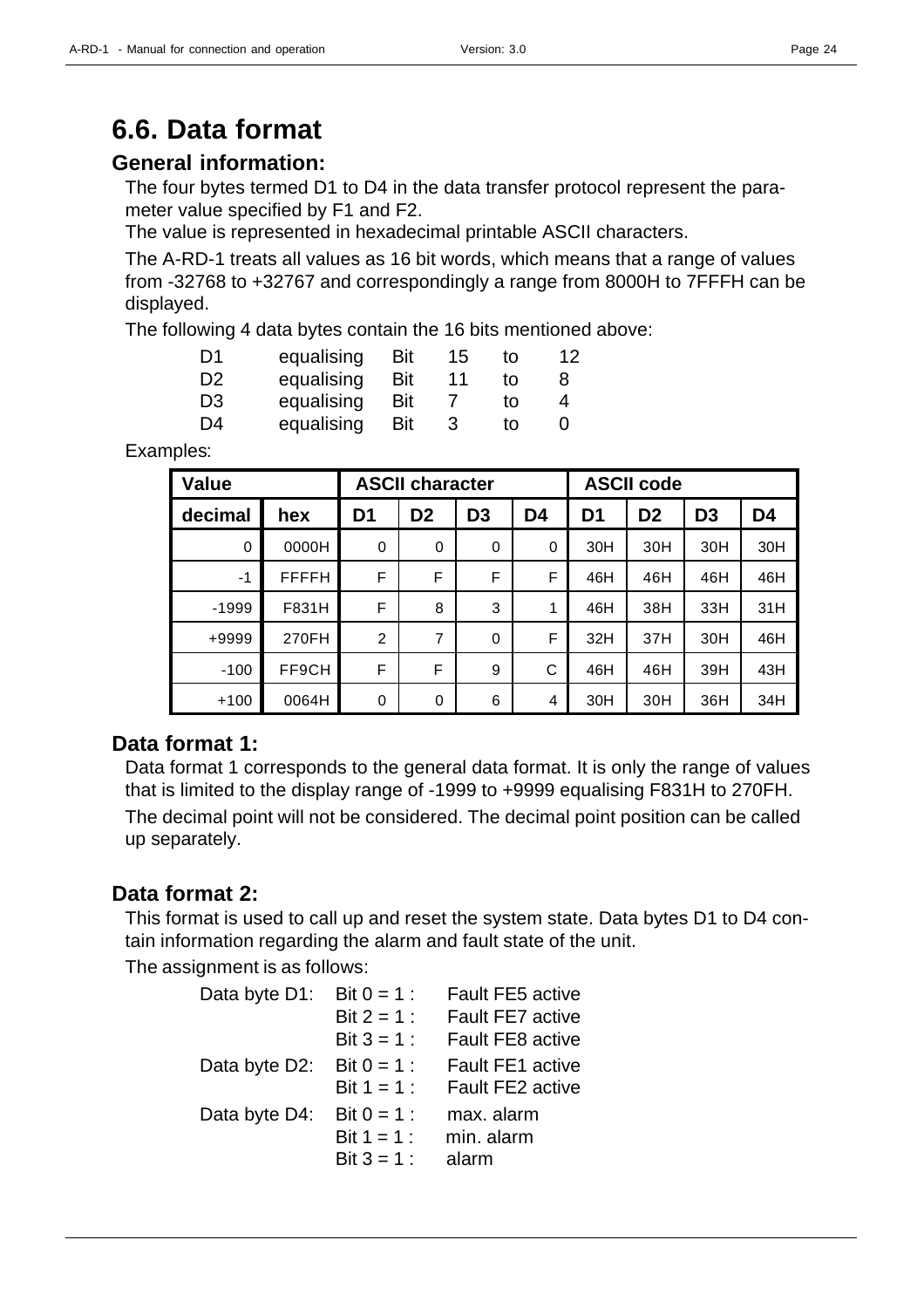This format is used to call up and program the input signal.

The assignment is as follows:

- 0 : Current input 0 to 20 mA
- 1 : Current input 4 to 20 mA
- 2 : Voltage input 0 to 1 Volt
- 3 : Voltage input 0 to 10 Volt
- 4 : Resistance input KTY87-205
- 5 : Resistance input Pt1000
- 6 : Frequency input
- 7 : Upwards counter
- 8 : Downwards counter
- 9 : Digital indicator: mode 1 (only selectable by interface)
- 10 : Digital indicator: mode 2 (only selectable by interface)

#### **Data format 4:**

This format is used to call up and/or program the position of the decimal point.

The assignment is as follows:

- 0 : no decimal point
- 1 : decimal point after 2 digits (10)
- 2 : decimal point after 3 digits (100)
- 3 : decimal point after 4 digits (1000)

#### **Data format 5:**

This format is used to call up and program the scaler for the counter function. The scaler can be set to a value between 1 and 255.

Data format 5 corresponds to the general data format. It is only the range of values that is limited to the permissible scaler range of 1 to 255 equalising 0001H to 00FFH.

#### **Data format 6:**

This format is used to program the limitation of the measuring range:

The assignment is as follows:

- $0$  : extended measuring range limits  $(LI = 0)$
- 1 : narrow measuring range limits  $(LI = 1)$

#### **Data format 7:**

This format is used to call up and program the filter:

The assignment is as follows:

- $0$  : filter off (FILt = 0)
- 1 : filter on with "calculation of average value" (FILt =  $1$ )
- 2 : filter on with FE7 message being active (FILt =  $2$ )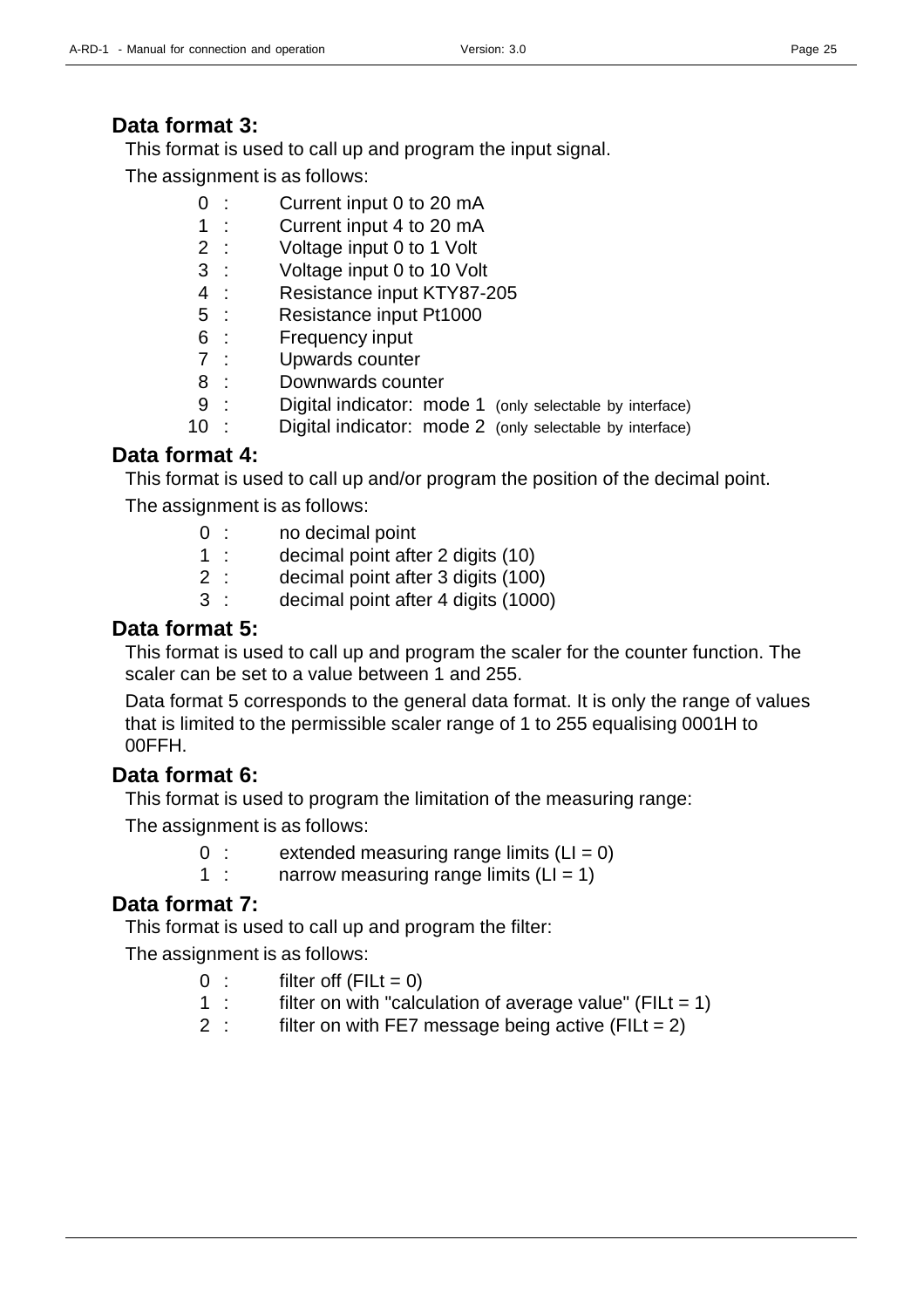#### **Data format 8:**

This format is used to program the unit address. Permissible addresses range from 0 to 15.

Data format 8 corresponds to the general data format. It is only the range of values that is limited to the permissible unit addresses from 0 to 15 equalising 0000H to 000FH.

#### **Data format 9:**

This format is used to call up and program the output configuration application: The assignment is as follows:

- 0 : no output active, unit used as display only
- 1 : 2-level controller
- 2 : common min./max. alarm
- 3 : 3-level controller
- 4 : 2-level controller with alarm
- 5 : individual min./max. alarm

#### **Data format 10:**

This format is used to call up and/or program the alarm delay time. The delay time programme range is 0 to 99 minutes.

Data format 10 corresponds to the general data format. It is only the range of values that is limited to the permissible delay time of 0 to 99 minutes equalising 0000H to 0063H.

#### **Data format 11:**

corresponds to the general data format.

### **6.7. Availability**

**The RS485 interface cannot be used if the compact indicator is configurated as upwards or downwards counters.**

**When used in connection with the frequency measuring function, the following limitations have to be taken into account:**

Any data exchange whatsoever at the RS485 input of the A-RD-1, will interrupt the frequency measuring. The display will continue to show the value measured last. In case of the data exchange lasting for some time, the display will show the fault code FE8, thus signalling that frequency measuring has been interrupted.

In order to allow frequency measuring and data communication to take place simultaneously, a break of at least 2 s will have to be introduced between two data request/transfer.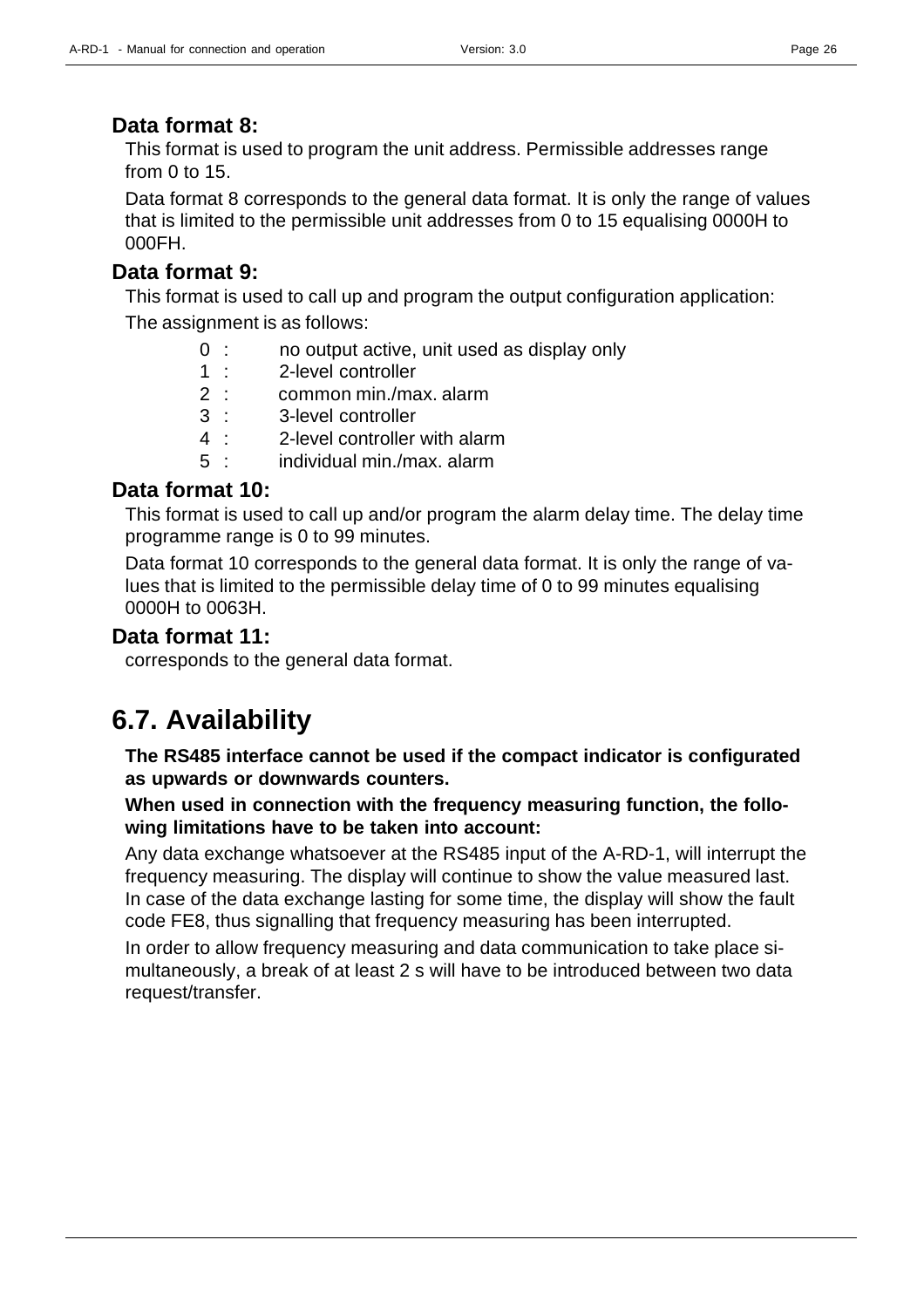## **7. A-RD-1 - digital display only**

The digital display is equipped with the "no 1" and "no 2" functions. In this mode the A-RD-1 is a display unit only, no measurements are taken.

**Please note that the "no 1" and/or "no 2" functions can only be activated via the RS485 - interface and cannot be set via the keys located at the unit.**

#### **7.1. Digital display mode 1:**

In this mode the value transmitted via the interface is displayed.

**Please note: The display value and decimal point position will be transmitted separately (see data format 1 and/or 4).**

#### **7.2. Digital display mode 2:**

This mode can be used to call up the display elements directly.

In addition a blinking mode can be activated for each of the 7 display elements individually. The segment information is transferred via the two F1/F2-Codes "01" (30H, 31H) and "02" (30H, 31H).

As the A-RD-1 works with ASCII-Codes only it is possible to transmit 16 segment informations (16 bit) per F1/F2-Code.

To control the 32 segments of the display two F1/F2-Codes are required.

First of all send Code "02" prior to sending Code "0".

Sending of "02" , freezes' the display value. By sending "01" the value is made available for the display.

*Please refer to the opposite table for the segment assignment.*

In addition to controlling the individual segments the blinking mode can be activated for each of the four 7-segment displays.

Use the F1/F2-Codes "00" to activate and deactivate the blinking mode.

By sending of "00" the value will be made available for the display simultaneously.

| F1/F2<br>code | Data<br>byte | Bit |                               |
|---------------|--------------|-----|-------------------------------|
| 00            | D4           |     | Blinking at 1 step (1=on)     |
|               |              |     | Blinking at 10 step $(1=on)$  |
|               |              | 2   | Blinking at 100 step $(1=on)$ |
|               |              | 3   | Blinking at 1000 step (1=on)  |

| F1/F2<br>code  | Data<br>byte   | Bit |            |             |
|----------------|----------------|-----|------------|-------------|
| 0 <sub>1</sub> | D <sub>4</sub> | 0   | segment e  |             |
|                |                | 1   | segment d  |             |
|                |                | 2   | segment c  |             |
|                |                | 3   | segment b  | 1 step      |
|                | D <sub>3</sub> | 0   | segment a  |             |
|                |                | 1   | segment f  |             |
|                |                | 2   | segment g  |             |
|                |                | 3   | segment dp |             |
|                | D <sub>2</sub> | 0   | segment e  |             |
|                |                | 1   | segment d  |             |
|                |                | 2   | segment c  |             |
|                |                | 3   | segment b  | 10 step     |
|                | D <sub>1</sub> | 0   | segment a  |             |
|                |                | 1   | segment f  |             |
|                |                | 2   | segment g  |             |
|                |                | 3   | segment dp |             |
| 0 <sub>2</sub> | D <sub>4</sub> | 0   | segment e  |             |
|                |                | 1   | segment d  |             |
|                |                | 2   | segment c  |             |
|                |                | 3   | segment b  | 100<br>step |
|                | D <sub>3</sub> | 0   | segment a  |             |
|                |                | 1   | segment f  |             |
|                |                | 2   | segment g  |             |
|                |                | 3   | segment dp |             |
|                | D <sub>2</sub> | 0   | segment e  |             |
|                |                | 1   | segment d  |             |
|                |                | 2   | segment c  |             |
|                |                | 3   | segment b  | 1000 step   |
|                | D <sub>1</sub> | 0   | segment a  |             |
|                |                | 1   | segment f  |             |
|                |                | 2   | segment g  |             |
|                |                | 3   | segment dp |             |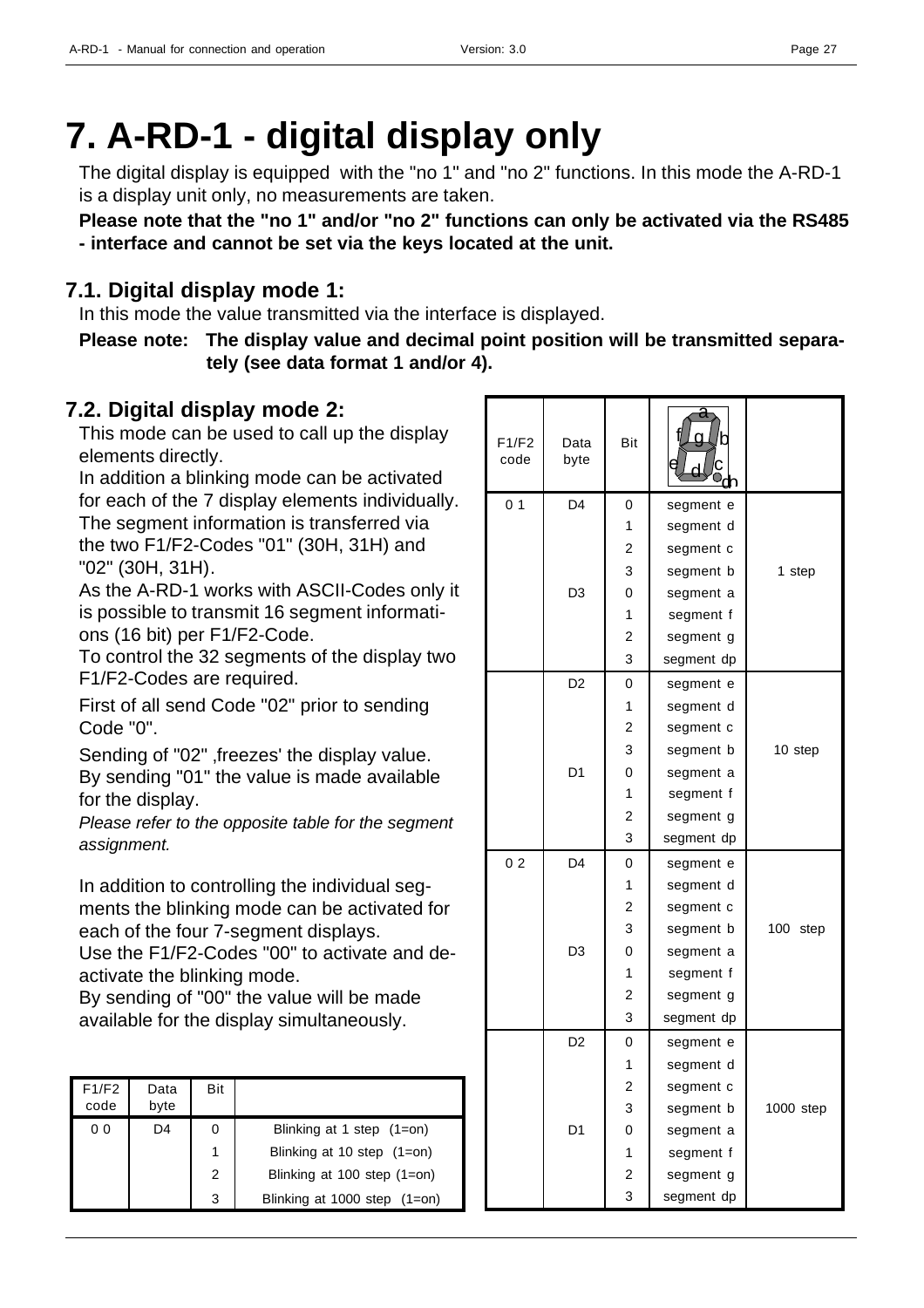## **8. Malfunction codes:**

A corresponding fault code will be displayed as soon as the digital display detects an operating state that is not permissible.

Fault codes are defined as follows:

#### **FE1: Measuring range has been exceeded**

This fault code indicates that the measuring range has been exceeded.

| Potential causes: | input signal too high<br>sensor broken (KTY87-205 and Pt1000)<br>sensor short circuit (0(4) to 20mA)<br>counter overflow                                                       |
|-------------------|--------------------------------------------------------------------------------------------------------------------------------------------------------------------------------|
| Remedies:         | The fault code is reset as soon as the input signal has re-<br>turned to within the permissible limits.<br>Check sensor, measuring transducer and/or frequency ge-<br>nerator. |
|                   | Reset counter.                                                                                                                                                                 |

#### **FE2: Values below measuring range**

This fault code indicates that the values of the A/D converter are below the measuring range.

| Potential causes: | input signal negative<br>current below 4mA<br>sensor short circuit (0(4) to 20mA)<br>sensor broken (4 to 20mA)<br>counter underflow                                                              |
|-------------------|--------------------------------------------------------------------------------------------------------------------------------------------------------------------------------------------------|
| Remedies:         | The fault code is reset as soon as the input signal has re-<br>turned to within the permissible limits.<br>Check sensor, measuring transducer and/or frequency ge-<br>nerator.<br>Reset counter. |

#### **FE3: Display range has been exceeded**

This fault code indicates that the permissible display range has been exceeded. Potential causes: please refer to FE1

Remedies: please refer to FE1

#### **FE4: Values below display range**

This fault signal indicates that the values are below the permissible display range. Potential causes: please refer to FE2

Remedies: please refer to FE2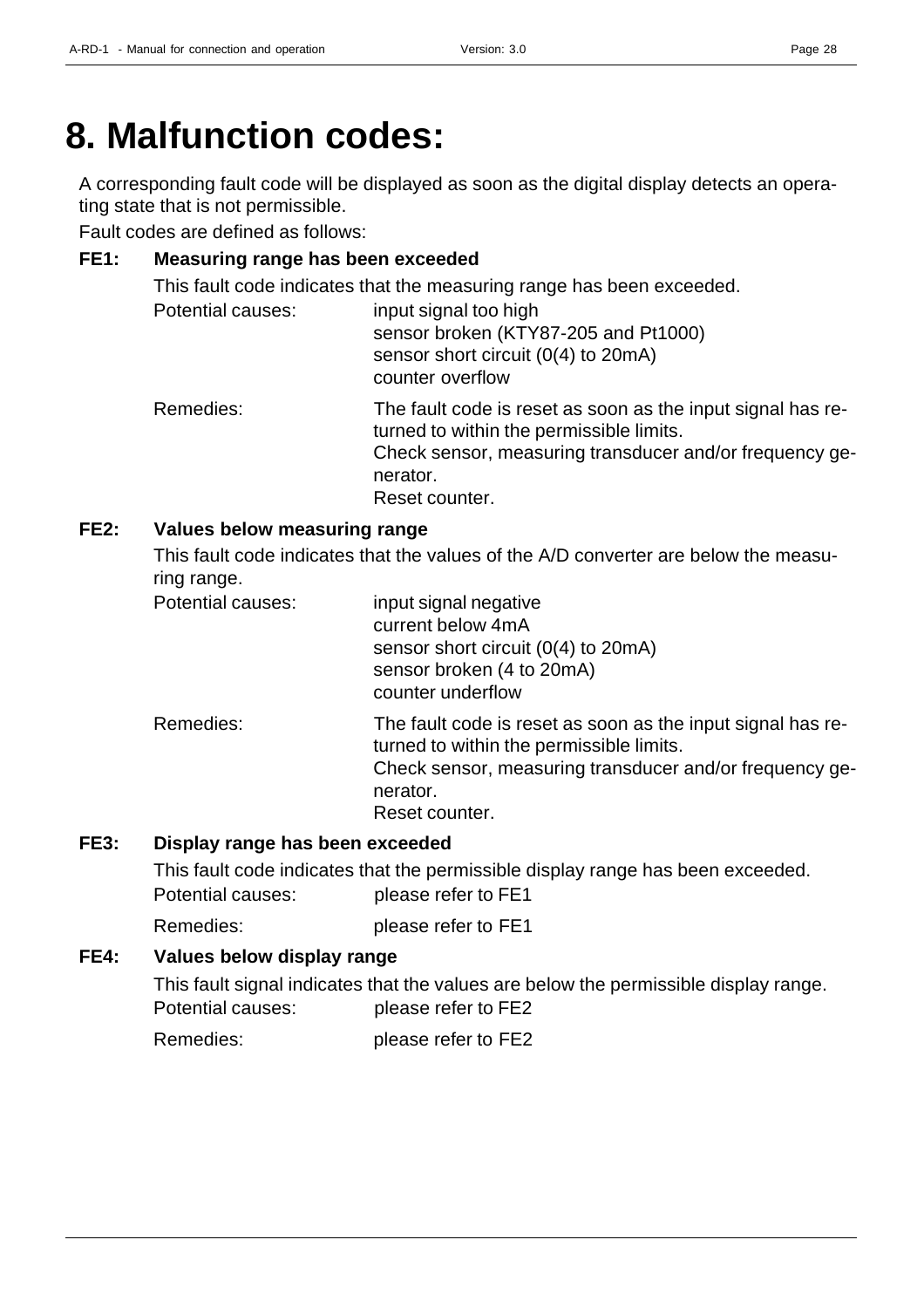**FE7:** 

#### **FE5: Measuring signal interfered**

| This signal indicates that the measuring signal at the input of the display is unstable. |                                                                                                                                                                                                                                  |  |  |  |
|------------------------------------------------------------------------------------------|----------------------------------------------------------------------------------------------------------------------------------------------------------------------------------------------------------------------------------|--|--|--|
| <b>Potential causes:</b>                                                                 | strong EMC interferences<br>defective measuring transducer                                                                                                                                                                       |  |  |  |
| Remedies:                                                                                | The fault message will disappear as soon as the measu-<br>ring values are stable again.<br>Check wiring, sensor and/or measuring transducer.<br>Use screened cables if operating in an environment with<br>strong interferences. |  |  |  |
| <b>System fault</b>                                                                      |                                                                                                                                                                                                                                  |  |  |  |

The display is equipped with a self-diagnosis function for constantly checking essential parts. In case of a defect, the fault message FE7 is displayed.

Potential causes: permissible operating temperature has been exceeded operating temperature below permissible range A-RD-1 defective

#### Remedies: Observe permissible operating temperature Exchange defective A-RD-1.

#### **FE8: Frequency measuring not possible**

| Potential causes: | continuos data transfer at RS485 interface                       |
|-------------------|------------------------------------------------------------------|
| Remedies:         | increase interface idle time between transfer to 2s at<br>lenst. |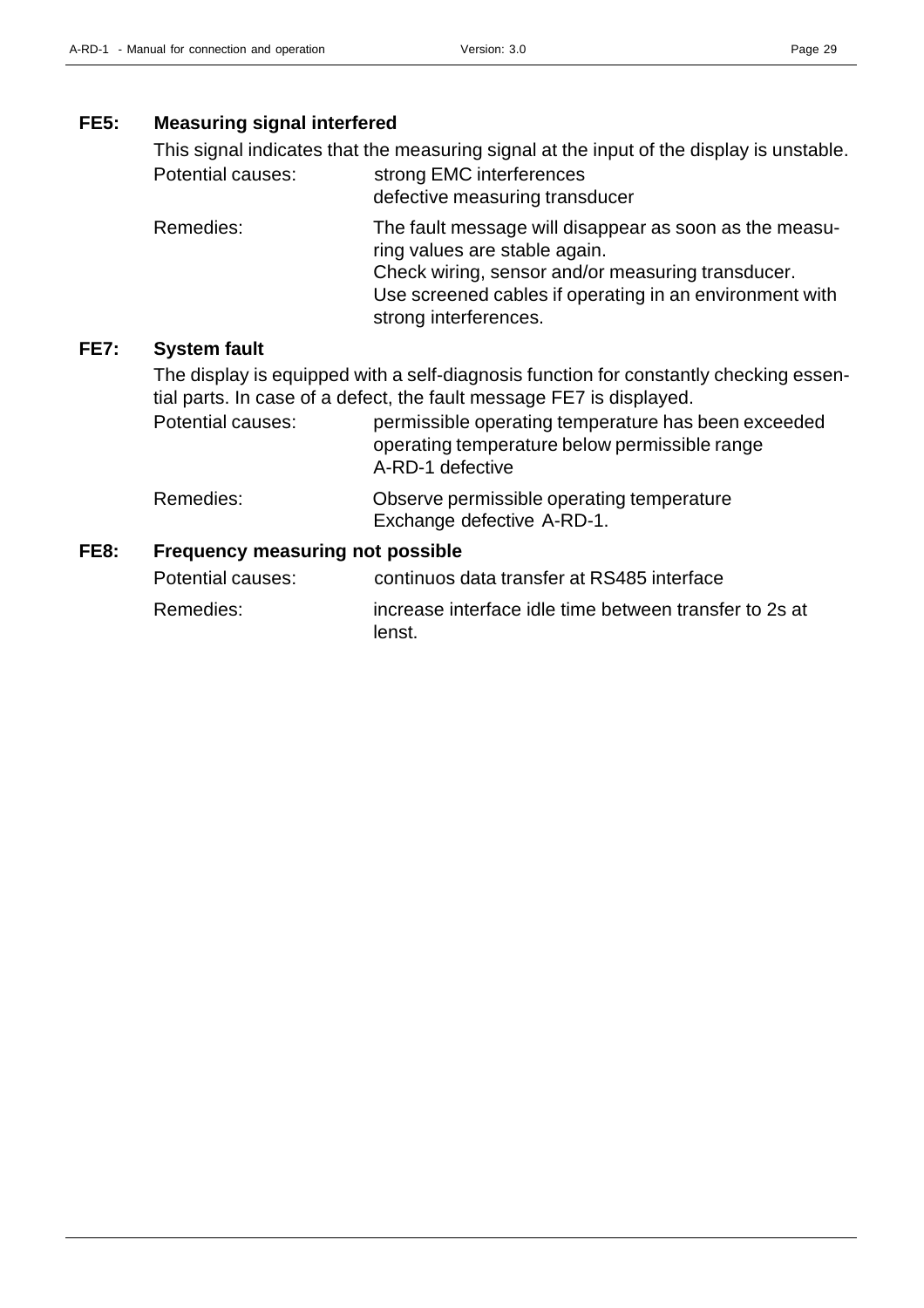# **9. Specification**

#### **Sensor inputs:**

Can be selected via 3 buttons located under the removable front plate or via the standard RS485 interface.

#### **Standard signals:**

4 to 20mA; Ri=50Ohm 0 to 20mA; Ri=50Ohm 0 to1V; Ri=30kOhm 0 to 10V; Ri=300kOhm

#### **Resistance input:**

for temperature measuring (2-wire).Two characteristic sensor curves are implemented:

KTY87-205: -40...110°C, resolution: 0,1°C Pt1000: -50...600°C, resolution: 1°C Digital zero point offset can be carried out via buttons or interface.

Please note**:** Any temperature sensor with measuring transducer (Pt100, NiCr-Ni, etc.) can be connected via standard signal input

#### **Frequency input:**

Measured frequency: 0 bis 9999Hz Resolution: 1Hz Level: 'LOW' < 0.8 Volt

'HIGH' > 2.4 Volt

Permissible voltage: 0 to 28V

Application: e.g. frequency measurements, flow, flow rate (current values), speed, velocity etc.

#### **Counter input:**

Up- and down-counter up to max. 32768 pulses.

| Display | max. 9999.          |
|---------|---------------------|
| Level:  | $'LOW' < 0.8$ Volt  |
|         | $'HIGH' > 2.4$ Volt |

Permissible voltage: 0 bis 28V Switchable scaler (can be programmed from 1 to 255). Pulse frequency up to 20 pulses/second, in connection with max. scaler value up to 5100 pulses/second. Cascade arrangement of several indicators possible, thus allowing unlimited extension of counting range (4 places per unit). Application: e.g. flow quantity (overall quantity counter), piece counter, pulse counter, sum counter etc.

#### **Data Display:**

for use as a data display (without measuring function). Two display modes are possible.

#### *Please note: the data display function can only be activated by RS485 interface!*

- Digital display mode 1 ("no 1"): a numeric value (translate by the interface) ist displayed.

- Digital display mode 2 ("no 2"):

all display elements can be accessed directly. Additinally every 7-segment display can be set to 'flashing'.

#### **Accuracy:**

 $<$  ± 0.5% ± 1 sigit

#### **Display:**

Red LED with 4 digits, 10 mm high

#### **Range of application:**

#### **Standard signal inputs:**

-1999 to 9999 digits. Recommended display range: max. 2000 digits.

| KTY87-205: | $-40.0$ to 110.0 °C       |
|------------|---------------------------|
| Pt1000:    | $-50$ to 600 $^{\circ}$ C |

#### **Scale:**

(can be adjusted via buttons or interface)

#### **Standard signal inputs:**

Any decimal point can be selected. Display range freely adjustable by entering of start and end values.

#### **Resistance input:**

Two characteristic sensor curves with preset measuring range implemented. Zero point offset can be carried out after entering an offset value.

#### **Frequency:**

Any decimal point can be selected. Freely adjustable gradient by entering the highest possible frequency and the corre **Counter input (counter):**

Any decimal point can be selected.

Freely adjustable gradient by entering the number of pulses and the corresponding display value.

Switchable scaler (1 to 255).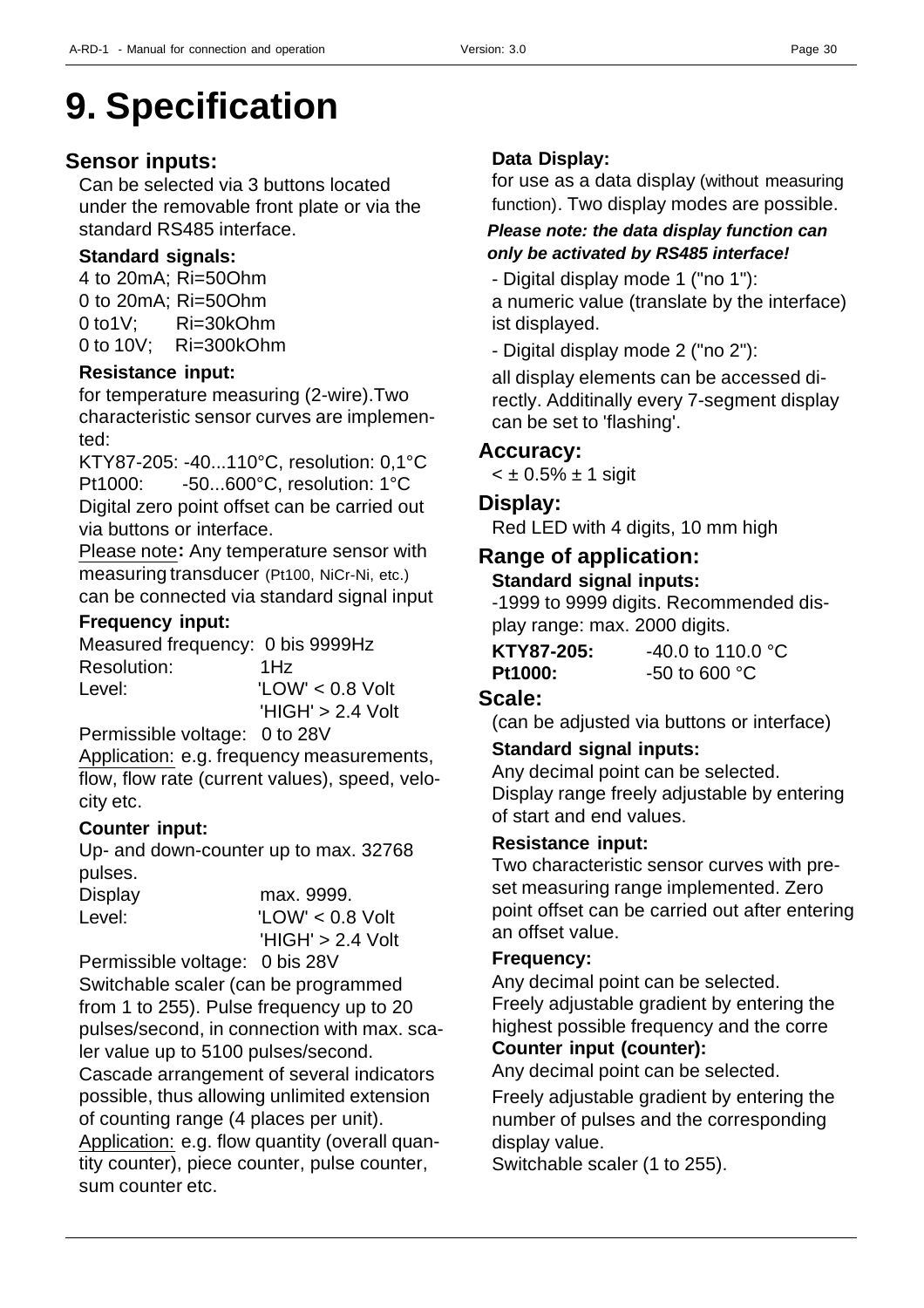#### **Filter:**

Digital filter, can be selected via buttons or interface.

 $0 =$  no interference rejection (approx. 2 to 3 measurements/second).

1 = interference rejection filter active (approx. 1.5 seconds delay).

2 = interference filter active (same as 1 but fault code FE5 displayed in addition in case of continuous measuring interference)

#### Switching outputs**:**

2 individual transistor switching outputs (GND switching). Switching current: 50mA Switching voltage: 30V DC Response time: <1 sec. after display change

#### **Possible configurations:**

**Display** 

2-level controller Common min./max. alarm 2-level controller with min./max. alarm

3-level controller

Individual min./max. alarm generator Counter with preselector switch

#### **Alarm delay:**

Range from 0 to 99 minutes can be set.

#### **Limitation of set-point value:**

Automatic with regard to the display range set.

#### **Supervisory function:**

Broken sensor and sensor short-circuit Values above/below permissible range Self-diagnosis integrated Hardware-Watchdog.

#### **Segment test:**

Automatic whenever unit is switched on.

#### **Data storage:**

All values programmed will be stored for at least 10 years even without current supply (EEPROM).

#### **Interface:**

Standard RS485 interface. Up to 16 units can be connected in a network via this 2-wire interface (Units no. 0 to 15 can be directly addressed via front-side keys or via

interface).

Connection to interface RS232: via interface converter GRS 485 or via any commercial interface adaptor RS232 to RS485.

Please note: In case of counter input no interface required.

#### **Supply voltage:**

9 to 28 V DC

#### **Current consumption:**

Max. 60mA at 12V DC (without interface!)

#### **Electromagnetic compatibility:**

In accordance with EN50081-1 and EN50082-2 for unrestricted use in housing and industrial areas. Additional error: <1% Unit tested with Filter  $= 1$ 

#### **Housing:**

Glass-fibre reinforced Noryl. Dimensions: 24 x 48 mm. Mounting depths: approx. 65mm

#### **Panel mounting:**

With stainless steel spring clip. Panel thickness from 1 to approx. 10 mm. Panel cutout:  $21.7^{+0.5} \times 45^{+0.5}$  mm (h x w)

#### **Electric connection:**

Standard connection by means of screw-type/plug-in terminals: 2-pin for interface and 8-pin for all remaining connections. Wire dia from 0.14 to 1.5 mm<sup>2</sup>.

#### **IP-rating:**

IP54 with optional O-rings for front side IP65 upon request.

#### **Special accessories:**

- Power pack with switching relay
- Interface converter